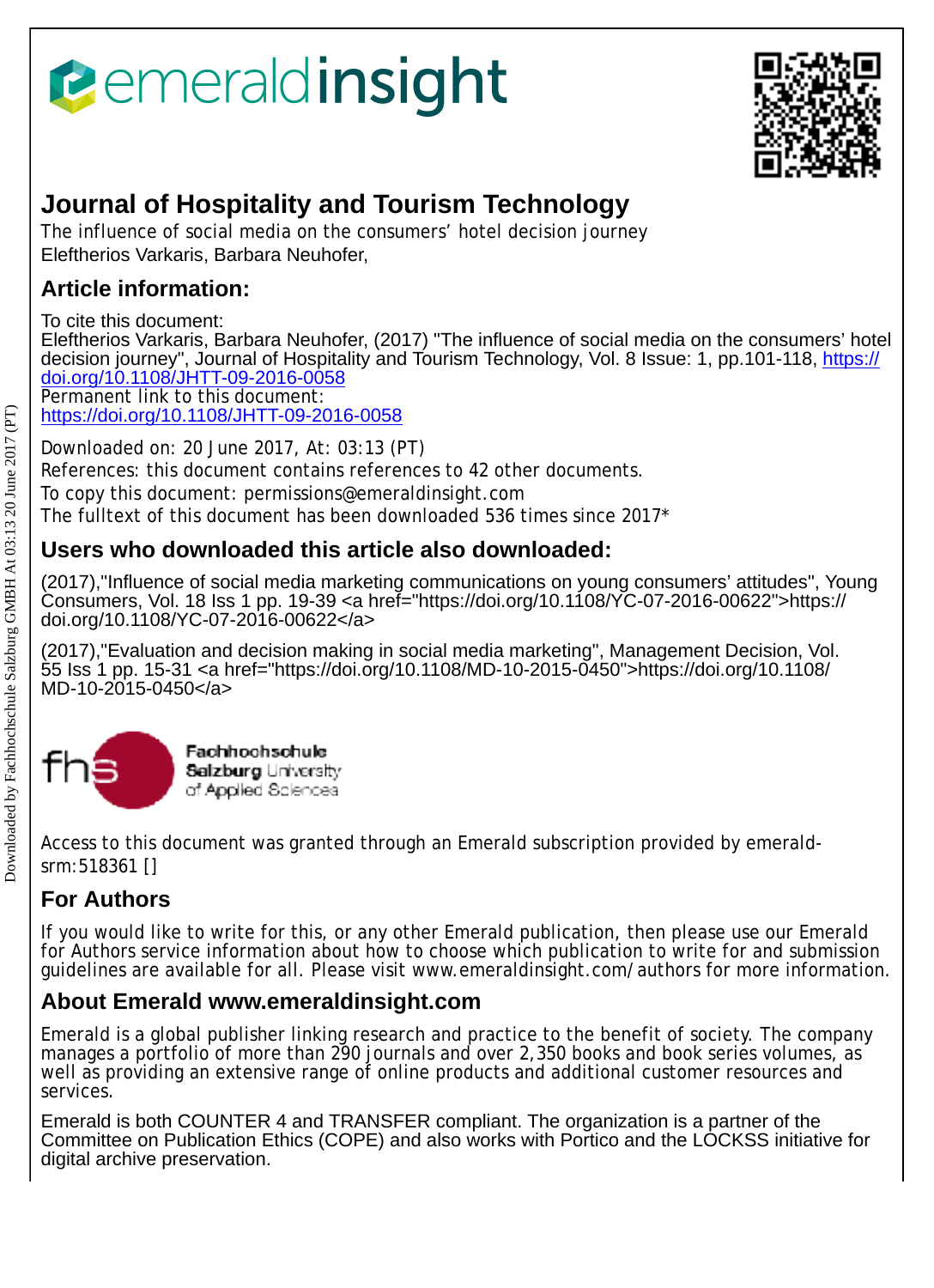\*Related content and download information correct at time of download.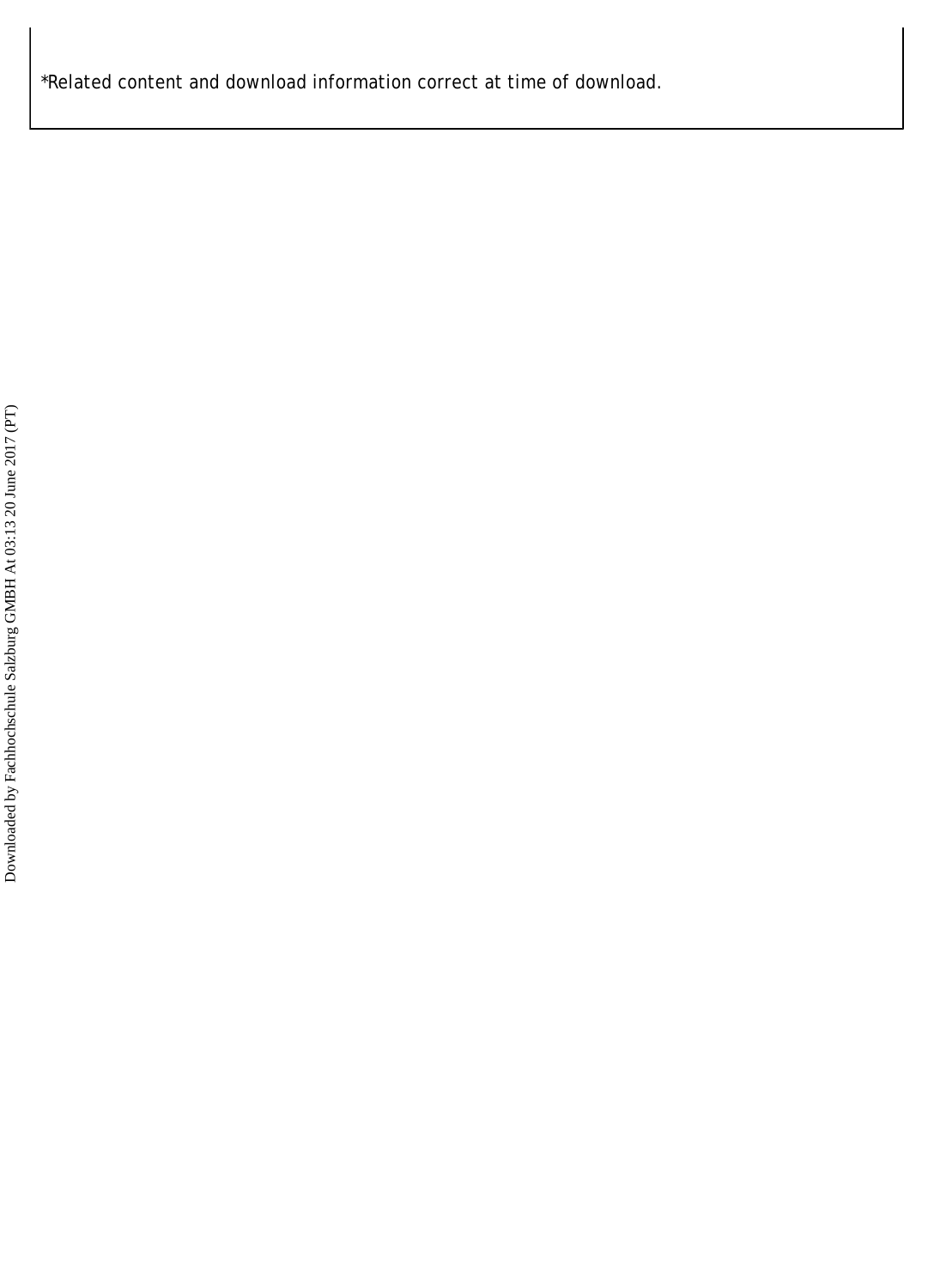## **The influence of social media on the consumers' hotel decision journey**

Eleftherios Varkaris *Department of Tourism and Hospitality, Bournemouth University, Bournemouth, UK, and*

Barbara Neuhofer *Salzburg University of Applied Sciences, Salzburg, Austria*

Influence of social media

## **101**

Received 30 September 2016 Revised 13 January 2017 23 January 2017 Accepted 25 January 2017

**Purpose** – The purpose of this study is to explore "how social media influence the way consumers search, evaluate and select a hotel within the 'evaluation stage' of the wider hotel decision-making process".

**Design/methodology/approach** – An exploratory qualitative research has been carried out, conducting 12 individual face-to-face, semi-structured, in-depth interviews with social media users, followed by a qualitative thematic analysis.

**Findings** – Social media transform the consumers' hotel decision journey by influencing the way consumers search, decide and book hotels. The findings reveal the determinants shaping this process, by shedding light on the perceived value of using social media, consumers' information search behaviour "then and now", the advantages and disadvantages of social media use for decision-making, their trustworthiness and the factors that influence the consumers' hotel decision-journey. The findings are conceptualised in an integrated theoretical model, entitled "hotel consumer decision-journey through social media".

**Research limitations/implications** – The study's scope for qualitative in-depth insights into the "hotel consumer decision-journey through social media" asked for a compromise on a larger sample size and in turn the transferability of the theoretical model beyond service, hospitality and tourism consumer decision-making contexts.

**Practical implications** – This paper provides strategic implications for hospitality marketing and management for a better understanding of the influence of social media on the hotel customer decision journey. The study shows that a variety of social media with associated content sources and levels add to the complexity of hotel-related information search and decision behaviour. The developed framework not only helps hotel professionals understand consumers' different levels (e.g. type of content, content source, content level) through which social media might influence decision-making. Various real-life scenarios presented also help practitioners understand the fine nuances of how consumers are influenced by social media and how this causes them to iteratively change their minds and make a final decision towards the rejection or selection of a hotel.

**Originality/value** – Consumers use social media for a wide spectrum of scenarios in tourism and hospitality, while the influence of social media on the consumers' hotel decision-making process remains little understood. This study makes a theoretical contribution in that it addresses these existing gaps and bridges consumer behaviour and social media literature in the hotel context to shed light on the "hotel consumer decision journey through social media". The core contribution is an integrated theoretical model and real-life scenarios that depict the impact of social media on the hotel decision-making.

**Keywords** Social media, Hospitality, Decision-making, Consumer decision journey, Hotel decision journey

**Paper type** Research paper

Journal of Hospitality and Tourism Technology Vol. 8 No. 1, 2017 pp. 101-118 © Emerald Publishing Limited 1757-9880 DOI [10.1108/JHTT-09-2016-0058](http://dx.doi.org/10.1108/JHTT-09-2016-0058)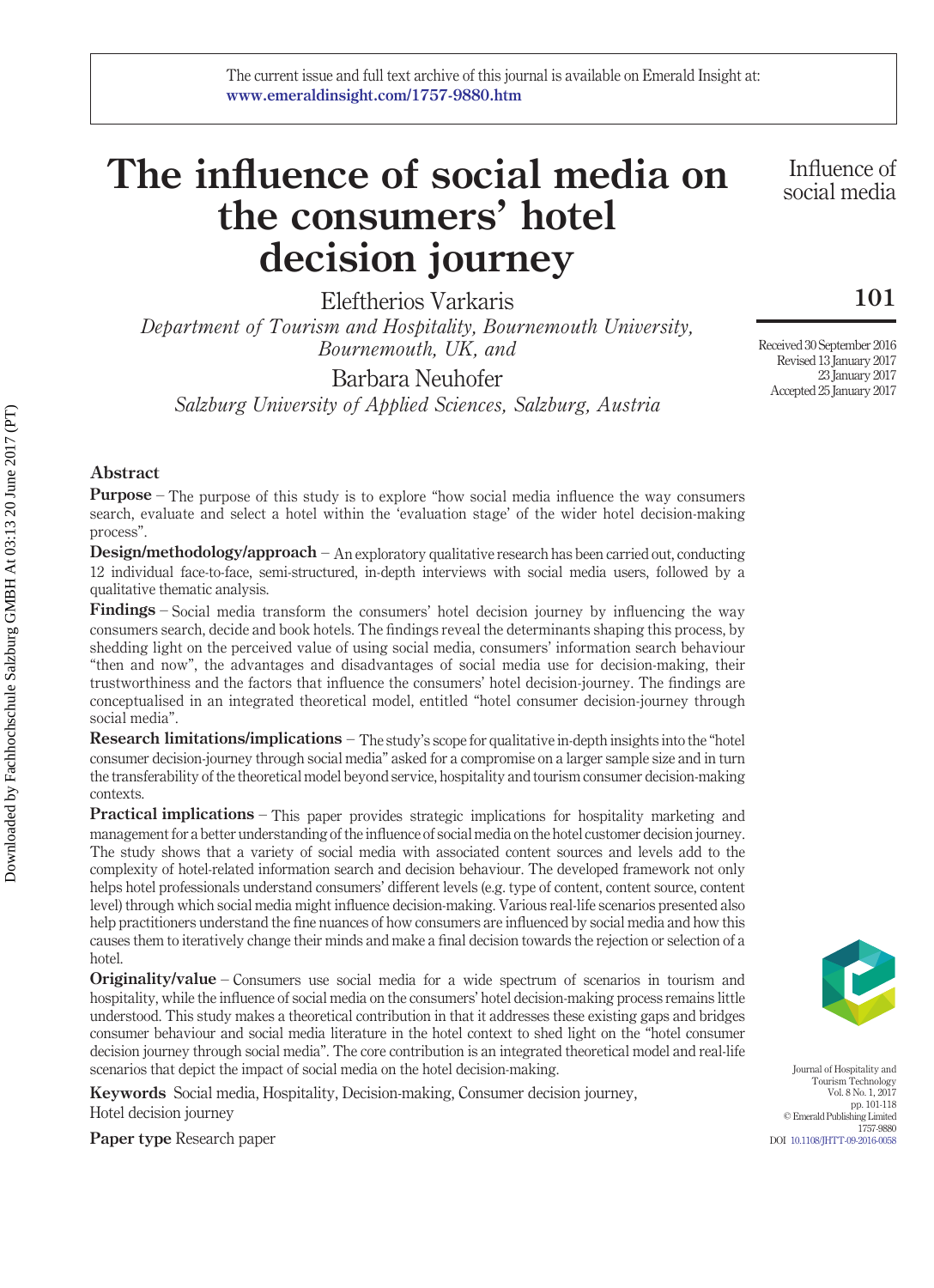#### **1. Introduction IHTT**

Prior to the "age of social media", consumers traditionally had limited resources to collect information on services and products [\(Hu and Wei, 2013\)](#page-17-0), with accommodation purchases primarily informed by brochures and travel agents [\(Baruca and Civre, 2012\)](#page-16-0). In recent years, traditional sources of information have been replaced by social media (Fotis *et al.*[, 2012\)](#page-16-1), as travellers started to consult user-generated content (UGC) on social media to plan and make decisions on their hotel stay [\(Browning and Sparks, 2013\)](#page-16-2). In the context of tourism, consumers use social media for a wide spectrum of scenarios, e.g. sharing their travel-related experiences, engaging with others, connecting with people from different destinations and buying travel-related products and services [\(Munar and Jacobsen, 2014;](#page-17-1) [Zeng and Gerritsen,](#page-18-0) [2014\)](#page-18-0). While the proliferation of information and communication technologies (ICTs) has always had a major effect on consumer behaviour in tourism, the Web 2.0 has transformed how tourists select and purchase tourism services online [\(Buhalis and Law, 2008;](#page-16-3) [Neuhofer](#page-17-2) *et al.*[, 2012;](#page-17-2) [Gohil, 2015\)](#page-16-4). This is particularly true for the hotel sector. Hotel-related decision-making has fundamentally changed [\(Hudson and Thal, 2013\)](#page-17-3), as social media are used in every stage of the consumers' decision-making process (DMP). Prospective tourists are influenced by social media, as content from other travellers can shape, guide and redirect their initial decisions (Fotis *et al.*[, 2012\)](#page-16-1).

However, the way "how" and the reasons "why" tourists use social media, and how social media influence the consumers' DMP, specifically in the hospitality context, still remains little understood (Cox *et al.*[, 2009;](#page-16-5) Ayeh *et al.*[, 2012;](#page-16-6) [Gohil, 2015\)](#page-16-4). Based on this premise, this research aims to explore how social media influence consumer behaviour during the hotel DMP, contributing towards a better understanding of social media's role and influence on consumer behaviour in the tourism and hospitality domain. The study's core contribution advances the current body of literature by developing a social media-facilitated consumers' hotel DMP model, which outlines nuances of the hotel search process, its advantages and disadvantages, the level of trustworthiness of social media in hotel information search and their influence on the overall hotel DMP. Firstly, this study reviews social media in tourism and their use and influence on the travel DMP. Secondly, it presents the methodological approach of a qualitative in-depth query, followed by the results of the study, depicting the social media-enabled hotel DMP. Finally, conclusions are drawn, discussing the study's limitations and offering a range of theoretical and practical implications for the IT, tourism and hospitality sector.

### **2. Theoretical background**

### *2.1 The proliferation of the Web 2.0 and social media*

The Web 2.0 and social media have empowered companies and consumers to engage and participate in service-related processes more than ever before [\(Sigala](#page-17-4) *et al.*, 2012). As social media gained increasing importance across a number of industries, their role and application have become widely discussed in the marketing, information systems, consumer behaviour and tourism literature [\(Cardon](#page-16-7) *et al.*, 2009; [De Valck](#page-16-8) *et al.*, 2009; Kim *et al.*[, 2010;](#page-17-5) [Xiang and](#page-18-1) [Gretzel, 2010;](#page-18-1) [Sigala, 2012\)](#page-17-6). Beyond their role in tourism operations, marketing, management and the DMP [\(Leung](#page-17-7) *et al.*, 2013), social media have received wide attention in the tourism domain.

For instance, from a customer's point of view, studies have investigated social media and their role as information-sharing and searching platforms in facilitating consumers' autonomy [\(Xiang and Gretzel, 2010;](#page-18-1) Ayeh *et al.*[, 2012;](#page-16-6) [Gohil, 2015\)](#page-16-4) and creating value through the exchange and sharing of personal experiences through electronic word of mouth (eWOM) (Litvin *et al.*[, 2008\)](#page-17-8). In the business domain, social media received attention as

8,1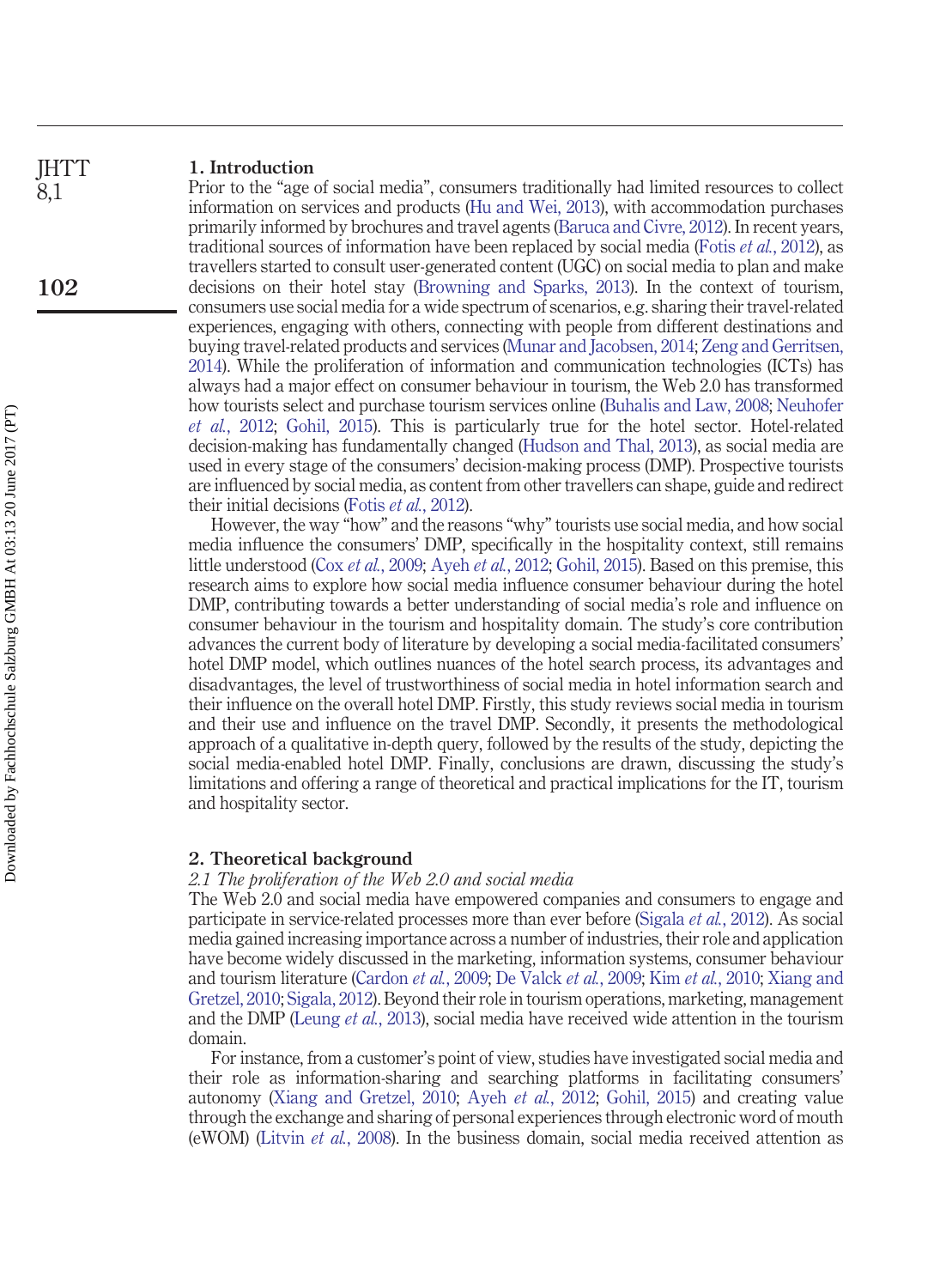electronic tools that transform the traditional marketing and advertising landscape [\(Sigala](#page-17-4) *et al.*[, 2012\)](#page-17-4), connect a range of stakeholders [\(Xiang and Gretzel, 2010;](#page-18-1) [Sigala](#page-17-4) *et al.*, 2012) and give practitioners a means for interaction, sharing of content and conversations online [\(Leung](#page-17-7) *et al.*, 2013).

A rich body of interdisciplinary work has established social media definitions, typologies and fields of application [\(Sigala](#page-17-4) *et al.*, 2012; [Leung](#page-17-7) *et al.*, 2013; [Munar and Jacobsen, 2014\)](#page-17-1). In an attempt to disentangle this complexity, several authors have mapped out dominant social media types. For instance, [Constantinides and Fountain \(2008\)](#page-16-9) classify five main types, including blogs, social networks, content communities, forums and bulletin boards, and content aggregators. [Kaplan and Haenlein \(2010\)](#page-17-9) structure social media according to their level of social presence and media richness, and their level of self-presentation and self-disclosure, distinguishing six overall social media types. In the tourism domain, recent studies have advanced our knowledge by assessing the use of microblogs (e.g. Twitter), consumer reviews and rating websites (e.g. TripAdvisor) and internet forums, some of which are particularly relevant for tourism-related services [\(Xiang and Gretzel, 2010;](#page-18-1) [Ayeh](#page-16-6) *et al.*, [2012;](#page-16-6) Fotis *et al.*[, 2012;](#page-16-1) [Sigala](#page-17-4) *et al.*, 2012; [Hudson and Thal, 2013;](#page-17-3) [Chung and Koo, 2015;](#page-16-10) [Gohil,](#page-16-4) [2015\)](#page-16-4).

#### *2.2 The role of social media in travel*

Beyond their significant role in people's daily life and social contexts, social media have become an indispensable aspect of tourism [\(Zeng, 2013;](#page-18-2) [Yazdanifard and Yee, 2014;](#page-18-3) [Gohil,](#page-16-4) [2015\)](#page-16-4). "Travel 2.0" captures the revolution of the travel industry towards a new generation of platforms and social interactions online, which has changed the way travellers search, rank, evaluate, purchase and consume products and services on the Web [\(Buhalis and Law, 2008;](#page-16-3) [Hudson and Thal, 2013\)](#page-17-3). While a wide range of social media come into play, the most frequently used social media for tourism and hospitality include TripAdvisor, Facebook, YouTube, Twitter, MySpace and Flickr [\(McCarthy](#page-17-10) *et al.*, 2010; Ayeh *et al.*[, 2012;](#page-16-6) [Sigala](#page-17-4) *et al.*, [2012\)](#page-17-4). In synthesising recent travel-related social media work, it is clear that social media play a key role before, during and after the trip (Fotis *et al.*[, 2012\)](#page-16-1). While several scholars agree that travellers use different social media for online information depending on each travel stage [\(Verma](#page-18-4) *et al.*, 2012), it has been argued that social media unfold their most critical role in the pre-travel stage, when tourists consult social media for travel planning, information search and decision-making (Cox *et al.*[, 2009;](#page-16-5) [Zeng, 2013\)](#page-18-2).

In these crucial information search and decision stages, social media re-shape how consumers seek, detect, read, trust and exchange information (Sigala *et al.*[, 2012\)](#page-17-4). Travel-related UGC represents a key source for prospective travellers to understand previous travellers' experiences about destinations, facilities and restaurants [\(Litvin](#page-17-8) *et al.*, [2008;](#page-17-8) [Sigala](#page-17-4) *et al.*, 2012). In fact, Cox *et al.* [\(2009\)](#page-16-5) highlight that almost 80 per cent of users who use social media for travel-related reasons are searching information regarding travel destinations and accommodation, with the majority of users consulting online hotel and travel reviews [\(Murphy and Chen, 2014\)](#page-17-11). In this process, social media are particularly used to support DMPs [\(Zeng, 2013\)](#page-18-2). Consumers trust material from other travellers on social media, while UGC is considered to be more trustworthy than any information provided by official tourism websites, travel agents and mass media advertising [\(Del Chiappa, 2011;](#page-16-11) [Fotis](#page-16-1) *et al.*, [2012\)](#page-16-1). While the benefits of social media have been widely noted, some controversy surrounds the power of UGC on social media, challenging its trustworthiness and the authenticity of content (Cox *et al.*[, 2009;](#page-16-5) Fotis *et al.*[, 2012\)](#page-16-1). This is important as [Lopez and](#page-17-12) [Sicilia \(2014\)](#page-17-12) claim that the perceived trustworthiness of a source determines the influence on consumer behaviour and, by extension, the influence on the consumer DMP.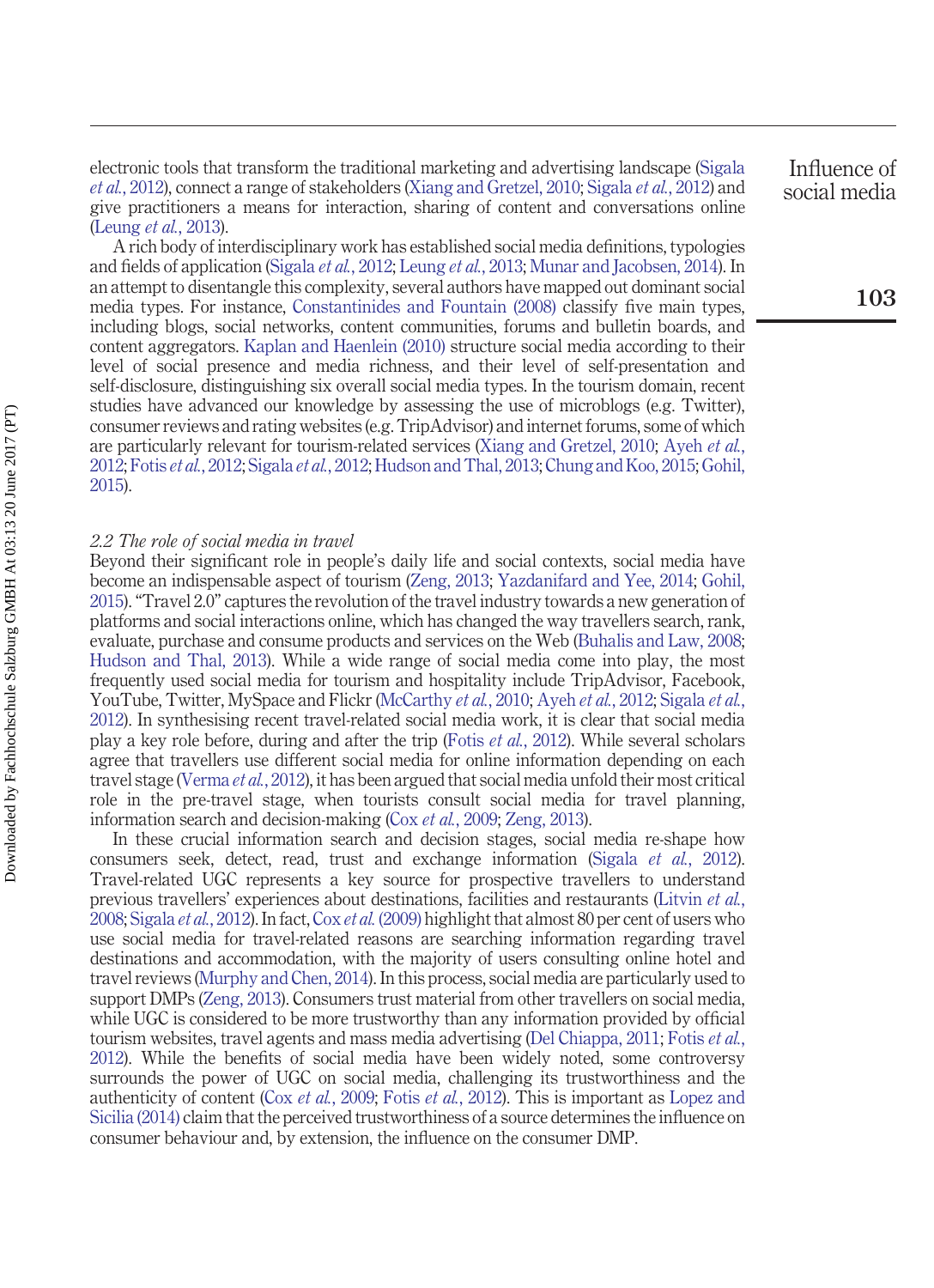*2.3 Influence of social media on the hotel consumer decision journey* The DMP occurs in the pre-travel phase as part of the wider consumer decision journey (CDJ), in which consumers undergo four stages: consider; evaluate; buy; and enjoy, advocate and bond (Court *et al.*[, 2009\)](#page-16-12). Court *et al.* [\(2009\)](#page-16-12) reveal that instead of systematically limiting their choices until they have agreed on what to purchase, consumers add and subtract brands from a "group of favourites" under consideration in the "Evaluation stage". In this stage consumers start to search and process information from various sources to fulfil their purchasing needs and evaluate several alternatives based on their obtained information prior to the buying decision (Ayeh *et al.*[, 2012\)](#page-16-6). This evaluation process shows, however, added difficulties in the selection of hotels and accommodation [\(Baruca and Civre, 2012\)](#page-16-0). **104**

> Because of their intangible nature, hotel products and services make the buying decision highly emotional and hard to replicate (Kwon *et al.*[, 2011\)](#page-17-13). Hotel providers are no longer the unrivalled experts on the features or quality of brands and products. Instead, online reviews about hotels play a significant role in assisting contemporary consumers' evaluation stage, by providing positive and negative reviews and indirect customer-to-customer communication through blogs and review sites (Fotis *et al.*[, 2012;](#page-16-1) [Hudson and Thal, 2013\)](#page-17-3). This is grounded in the principal foundations of consumer behaviour, i.e., consumers have the power to influence each other [\(Haywood, 1989\)](#page-17-14). Although it is accepted that social media have the potential to influence travellers in the final purchasing decision (Ayeh *et al.*[, 2012;](#page-16-6) Fotis *et al.*[, 2012\)](#page-16-1), the specifics of how this process might unfold and behaviour is influenced are less explored.

> While social media are primarily used to assist consumers in limiting choices and verifying decisions [\(Gretzel and Yoo, 2008\)](#page-16-13), hotel reviews are used to form a "consideration set" of possible choices [\(Singh and Torres, 2015\)](#page-17-15). In this evaluation process, hotel decisions are frequently influenced by negative and positive customer reviews, as both ends of the spectrum increase customers' awareness and can change their attitudes towards a hotel [\(Vermeulen and Seegers, 2009\)](#page-18-5). For instance, [Verma](#page-18-4) *et al.* (2012) found that when a hotel has negative comments, it is less likely for prospective travellers to book the hotel, while [Almana](#page-16-14) [and Mirza \(2013\)](#page-16-14) demonstrate that higher ratings of reviews are effective factors in making purchasing decisions.

> While the central role of social media in the DMP has been confirmed in recent studies, there is still a limited understanding of the detailed nuances that shape the CDJ, specifically the "evaluation stage". Cox *et al.* [\(2009\)](#page-16-5) argue that the role of UGC in the traveller's behaviour and DMP are the most unclear and under-researched topics. While a large body of research [\(Gretzel](#page-17-16) *et al.*, 2007; [Gretzel and Yoo, 2008;](#page-16-13) [Vermeulen and Seegers, 2009,](#page-18-5) [Murphy and Chen,](#page-17-11) [2014\)](#page-17-11) has examined the influence of online reviews or specific platforms (e.g. TripAdvisor) on decision-making, there is still a dearth of studies that take wider social media platforms on the CDJ into account. This study thus advocates the need for a more nuanced understanding of how various types of social media influence the CDJ, and how they shape the final hotel DMP [\(Constantinides and Fountain, 2008\)](#page-16-9). While previous work has developed frameworks around the CDJ, models that capture the hotel CDJ through social media, by considering the particularities of the hospitality context, are missing. Grounded in this rationale, this study aims to explore the hotel DMP through a qualitative in-depth approach to advance hospitality consumer behaviour and develop a useful model on the hotel consumer decision-journey through social media.

#### **3. Methodology**

A qualitative in-depth approach has been adopted to assess customers' DMP in the hotel context and "zoom in" on the "evaluation stage" and the role social media play within that. A total of 12 individual face-to-face, semi-structured, in-depth interviews were conducted with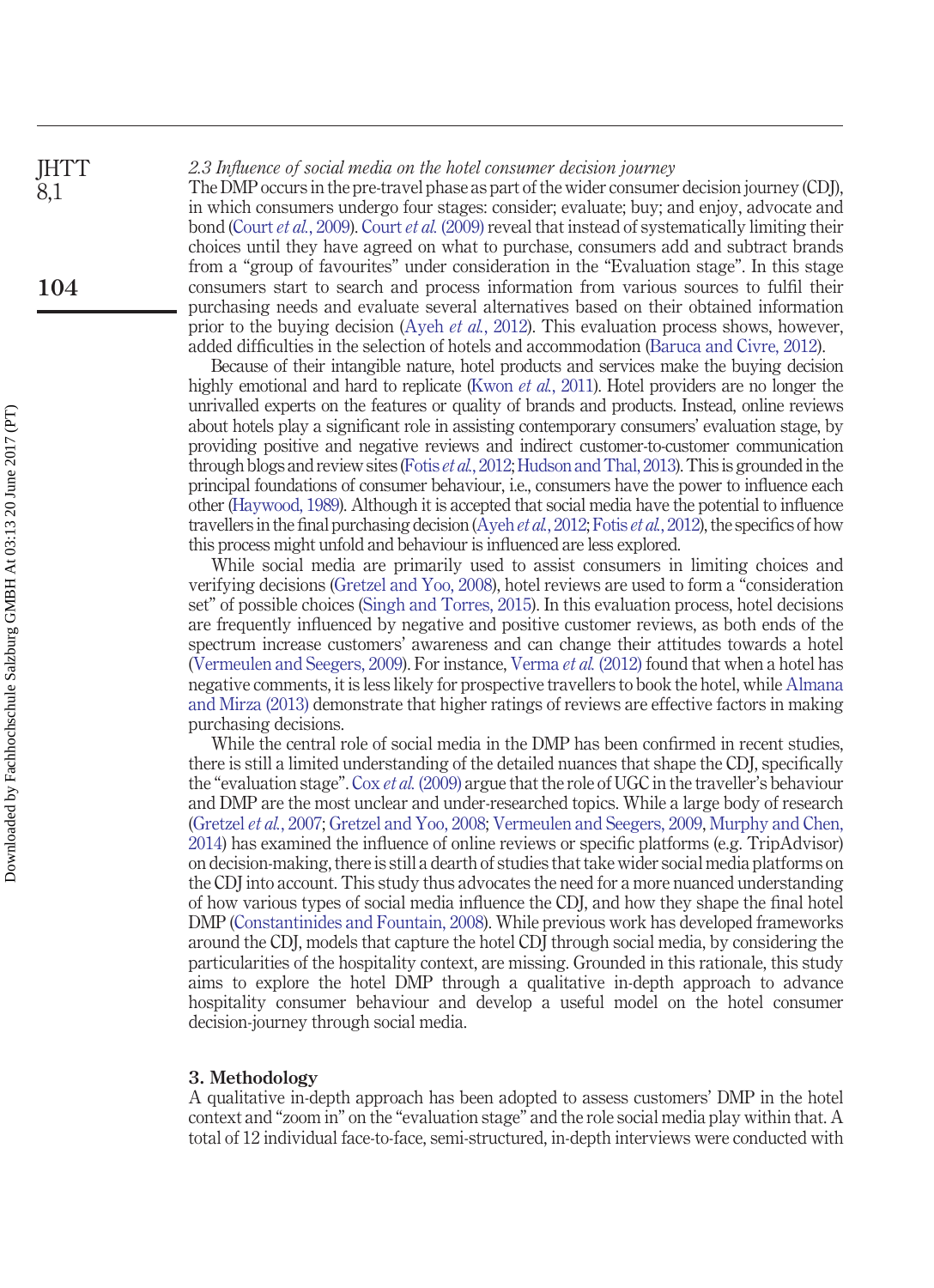social media users between the ages of 19 and 33 years in the second-half of 2015 in the UK. To identify, recruit and select prospective interviewees based on a set of sampling criteria, a non-random, purposive sampling approach was used. To qualify for participation in the study, participants were selected based on four main criteria, including the need to have travelled during the past two years; have stayed in a hotel during their trip; be active users of social media, defined as usage of at least 1 hour per day; and have used social media for travel-related decision-making purposes. The interview instrument was developed based on the prior literature review [\(Table I\)](#page-6-0) to aid the discussion and help uncover underlying influences of social media use on individual hotel choices. The interview guideline covered six main themes, which are presented in [Table I,](#page-6-0) while a full outline of the interview instrument is provided in the [Appendix.](#page-18-6)

[Table II](#page-6-1) provides an overview of the socio-demographic profile and social media use behaviour of the study participants. While the age range is not representative of the entire population, it can be considered representative of the younger population of social media users, as identified by Pew Internet that more than eight in ten internet users (aged 18-29 years) use social networking sites, compared to seven users (aged 30-49 years) and half or

<span id="page-6-0"></span>**Table I.** Interview themes and evidence from literature Interview themes Evidence from the literature Definition and conceptualisation of social media [Kaplan and Haenlein \(2010\),](#page-17-9) Ayeh *et al.* [\(2012\),](#page-16-6) Fotis *et al.* [\(2012\)](#page-16-1) Consideration and information search for accommodation [Gretzel and Yoo \(2008\),](#page-16-13) Litvin *et al.* [\(2008\),](#page-17-8) choices [Gretzel](#page-16-15) *et al.* (2006), [Murphy and Chen \(2014\)](#page-17-11) Social media types and underlying rationale for use [McCarthy](#page-17-10) *et al.* (2010), [Xiang and Gretzel \(2010\),](#page-18-1) Ayeh *et al.* [\(2012\),](#page-16-6) Fotis *et al.* [\(2012\),](#page-16-1) [Sigala](#page-17-4) *et al.* [\(2012\)](#page-17-4) Influence of social media on decision-making process [Gretzel](#page-17-16) *et al.* (2007), [Gretzel and Yoo \(2008\),](#page-16-13) [Verma](#page-18-4) *et al.* (2012), [Almana and Mirza \(2013\)](#page-16-14) Potential negative influence on decision-making process Litvin *et al.* [\(2008\),](#page-17-8) Cox *et al.* [\(2009\),](#page-16-5) [Fotis](#page-16-1) *et al.* [\(2012\)](#page-16-1) Post-decision-making and purchase behaviour [Gretzel and Yoo \(2008\),](#page-16-13) [Sigala](#page-17-4) *et al.* (2012)

<span id="page-6-1"></span>

| Participant | Pseudonym     | Age range | SM use (h/d) | SM types for hotel information search        |                                  |
|-------------|---------------|-----------|--------------|----------------------------------------------|----------------------------------|
|             | George        | 26-29     | $10-12$      | TripAdvisor, Facebook, Instagram, Twitter    |                                  |
| 2           | Erika         | 22-25     | 5-6          | TripAdvisor, Facebook, Instagram             |                                  |
| 3           | Dean          | $22 - 25$ | $3-4$        | Facebook, TripAdvisor                        |                                  |
| 4           | Mohamed       | 30-33     | 3-4          | TripAdvisor                                  |                                  |
| 5           | Marie         | 22-25     | 3-4          | Instagram, Facebook, TripAdvisor,<br>YouTube |                                  |
| 6           | Arianna       | 22-25     | $1-2$        | TripAdvisor, Facebook, Instagram, Twitter    |                                  |
|             | Rosa          | $22 - 25$ | $1-2$        | TripAdvisor, Facebook, Instagram             |                                  |
| 8           | Moritz        | 26-29     | 3-4          | TripAdvisor, Facebook                        |                                  |
| 9           | Anna          | 18-21     | $5-6$        | Facebook, TripAdvisor, Twitter, Instagram    |                                  |
| 10          | Andrei        | 26-29     | 3-4          | TripAdvisor, Facebook, YouTube               |                                  |
| 11          | <b>Stella</b> | 18-21     | $1-2$        | TripAdvisor                                  |                                  |
| 12          | Nichol        | 26-29     | 5-6          | Facebook, YouTube, TripAdvisor,<br>Instagram | Table II.<br>Participant profile |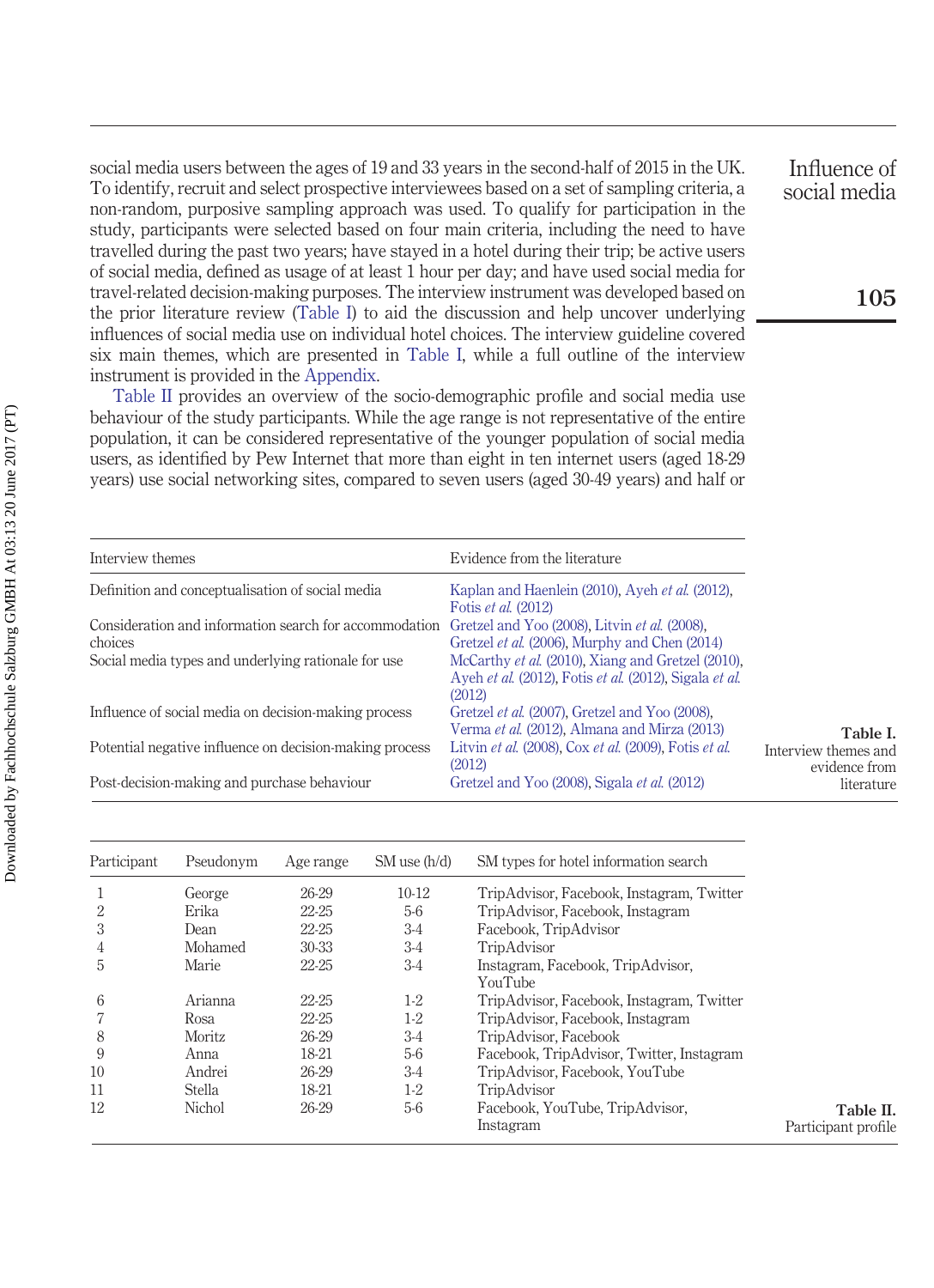less than half of the users (50-64 years and beyond), suggesting a relationship between higher age and decreasing use of ICTs [\(Lennon](#page-17-17) *et al.*, 2012). The sample profile reflects these age groups with the majority of the participants in the age groups of 18-21 years (16.6 per cent), 22-25 years (41.6 per cent), 26-29 years (33.4 per cent) and 30-33 years (8.4 per cent). The sample profile reveals social media usage hours per day and the most frequently used social media platforms for hotel-related decision-making. While the findings are obtained from a limited sample size, the findings can be considered transferable to individuals of the wider population, part of a younger age group characterised by the adoption and use of social media applications [\(Lennon](#page-17-17) *et al.*, 2012) in everyday life and for travel purposes. For the subsequent qualitative data analysis, [Miles and Huberman's \(1994\)](#page-17-18) approach of thematic analysis was adopted consisting of a multiple-step coding process. The manual coding process started with a transcription and familiarising with the data, followed by an initial "broad-brush coding" that was guided by the theoretical underpinning of the literature review and the *a priori* defined themes of the interview instrument. This stage was followed by a coding-on stage, in which an open mind was kept to identify emerging codes and patterns, that were subsequently merged, sorted, deleted and cleaned, before identifying overall themes, reviewing and finalising themes and producing the findings report and framework of the study.

#### **4. Results**

#### *4.1 Hotel consumer decision journey through social media*

The thematic analysis reveals several themes that explain the influence of social media on the consumers' hotel DMP. Embedded within the wider theoretical framework of the CDJ, this study, through a qualitative in-depth approach, elicits nuances of the "evaluation stage". The emerging themes were conceptualised as "then and now", advantages and disadvantages of social media use and trustworthiness of social media, and their influence on the consumers' hotel decision. These findings are then integrated into a "hotel consumer decision journey through social media" model, which adds a new dimension to the theoretical CDJ framework and provides a zooming-in perspective by developing a better theoretical and practical understanding of the "evaluation stage". The final section contextualises the hotel CDJ by providing three consumer scenarios, which reveal common narratives and demonstrate how social media's influence on the hotel CDJ process unfolds in practice.

#### *4.2 Hotel information search: then and now*

To determine the influence of social media on the hotel information search behaviour, participants frequently drew a comparison between their hotel search "then" (hotel selection pre-social media) and "now" (hotel selection after social media). Participants highlighted that in the pre-social media era, they mostly sought information and advice from "official sources", such as travel agencies, called various hotels to get details or made hotel reservations over the phone. Based on their answers pertaining to "then", other key information sources were personal WOM that included suggestions from friends and family, official travel books and travel guides, as well as the use of traditional Web 1.0 platforms, such as hotel websites, which were used then and still continue to represent an important source for hotel information search now. When it comes to social media use, consumers use various Web 2.0 channels to conduct a comprehensive hotel search, with TripAdvisor being the most significant channel, followed by Facebook, and Instagram, YouTube and Twitter being mentioned in a few instances. This seems to be in line with previous work [\(McCarthy](#page-17-10) *et al.*[, 2010;](#page-17-10) Ayeh *et al.*[, 2012\)](#page-16-6) noting the use of "different social platforms for different specific purposes". While TripAdvisor appears to remain the most important channel, the study finds that among the interviewed sample of young social media users, Instagram plays an

**106**

**IHTT** 8,1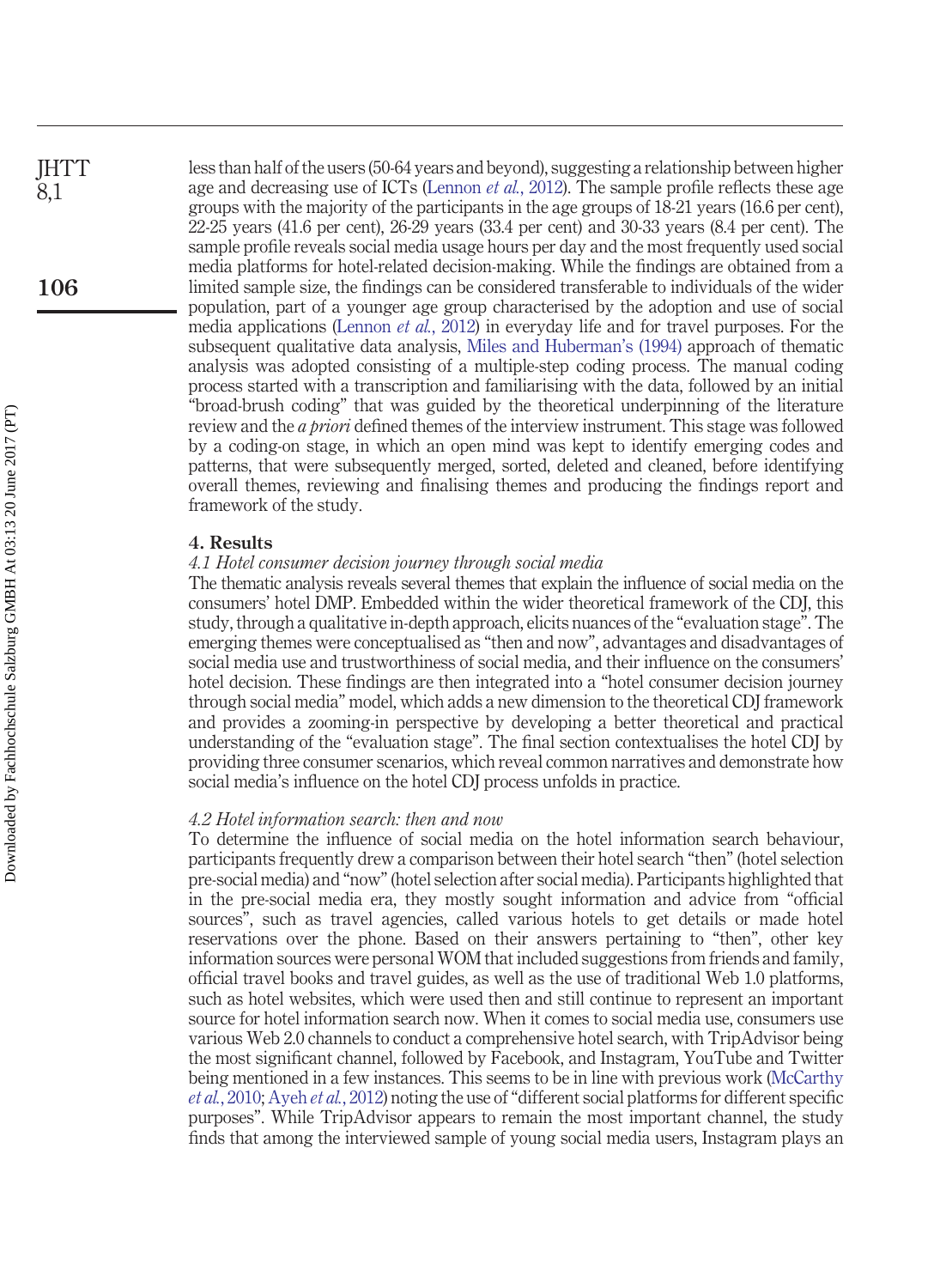important role within the hotel DMP. This finding is interesting, as until today, Instagram has largely been overlooked and is only gaining attention, as [Harrigan](#page-17-19) *et al.* (2017) noted the increasing popularity and influence of this channel on customer engagement. Consumers use Instagram to access pictures, videos and hashtags relating to the prospective travel, which may be an indication for this channel to play a bigger role within a sample of the younger consumer market. This research shows that in the CDJ, it appears that "sources of information" associated with now and then are not mutually exclusive, but instead, participants seem to mix and "switch" between classic websites and social media on a continuous basis. In this respect, social media constitute the primary channel for information search, while this may be complemented with search engines, visits to official hotel webpages and use of booking sites, such as Booking.com to find information and make decisions before booking a hotel and vice versa:

I write on Google the name of the hotel, to find the official hotel website. Then I search on social media like Facebook, Twitter and Instagram about what people write (George).

I am checking on Booking.com the prices and make a shortlist of hotels. Then I compare them on TripAdvisor (Mohamed).

The underlying reasons for social media use predominantly related to their ability to offer the necessary information on a wide range of hotels and answering individuals' questions through a combination of reviews, comments, ratings, pictures and videos, strengthening the overall decision process. The combination of diverse channels allows consumers to get access to UGC from fellow travellers, who have already visited certain hotels, to compare hotels with one another, and to gather an "objective and authentic overview" of the offers available. While websites are still used for hotel search, social media offer distinct value by allowing to search "for very specific factors" that might be difficult to obtain via "traditional information routes", such as information about the cleanliness, location, price and the proximity of a hotel to central places. The overall consensus is that consumers want to create a "bigger picture" that draws together basic hotel information, as well as specific authentic insights, which enable them to make more informed decisions based on previous visitors' experiences:

It is really important for me to see the travellers' photos firstly and then look at the guests' reviews (Mohamed).

Mostly I am searching about cleanliness. Moreover, I look for the location. Price is not so important for me, as I prefer quality (Erika).

While [Baruca and Civre \(2012\)](#page-16-0) argued that accommodation purchases were predominantly reinforced by brochures and contacts with a travel agent, the interviews add to the previous literature that a combined use of Web 1.0 and social media sources appears to take place. Interesting hereby is that a "switching process" occurs, through which consumers gather a variety of information, swap between more company-centric websites and consumer-generated social media content, in an attempt to verify initial impressions towards a final hotel decision.

#### *4.3 Advantages and disadvantages of hotel information search through social media*

A second theme highlighted is that consumers, although they describe themselves as generally technology-savvy, seem to not unconditionally use social media, but evaluate a set of distinct benefits and challenges within the hotel selection process, which are clearly shown in this study. Participants value social media as highly beneficial information sources to access updated information on hotels, compared to less dynamic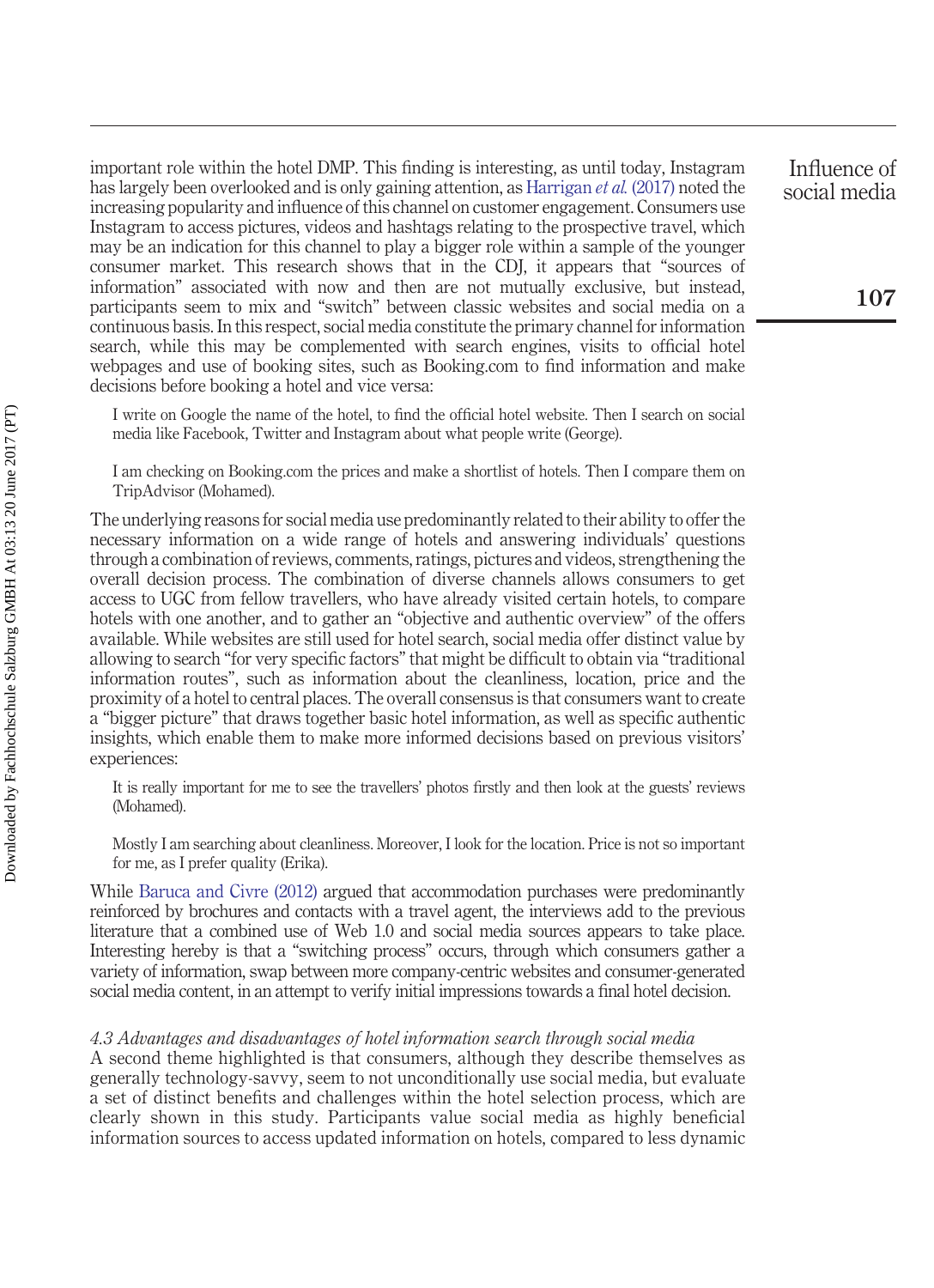and outdated information available on more traditional travel channels. An additional benefit is the possibility of "being able to expose oneself" to various opinions and real-life experiences from users all around the world in the pre-decision-making stage. Participants see social media as valuable tools offering an easy, convenient and quick way to obtain necessary hotel information, with TripAdvisor as a key platform to compare and contrast alternatives, resulting in the ideal hotel choice:

They are updated. You can read a comment from people that went there even the previous day (Rosa).

I find out other people's point of view and experiences there (Dean).

Participants further mentioned the value of UGC, which provides them with a wider background of a hotel, through pictures, videos, comments and reviews, leading to a distinct insight into the "true nature" of a hotel. Social media were further praised as helpful tools as an "objective source of content", that gives "real" and "equal insights into both positive and negative" characteristics and customer experiences:

Social media can make you virtualise the place. You can see the rooms and you can see yourself wandering around the hotel (Anna).

While all participants indicated a widespread social media use in the hotel evaluation process, some participants expressed concerns relating to the trustworthiness of the content. Participants are concerned that some content might be "fake", which occasionally makes social media a "doubtful tool" to consult for important DMPs, such as holiday purchases. While the access to the wide pool of hotel-related information was perceived as positive, the same information was deemed as potentially "confusing" and in fact, "complicating the hotel selection process". This is due to the countless options of hotels available and their often contradicting evaluation on social media, which renders the hotel selection in many instances a "more time-consuming" activity than ever before.

There is a lot of content that is not so necessary for me (Erika).

Sometimes it is confusing to have so many options. It can more time-consuming (Rosa).

To some extent, the findings are consistent with recent studies [\(Sigala](#page-17-4) *et al.*, 2012; [Zeng,](#page-18-2) [2013\)](#page-18-2), suggesting that social media help users accumulate information about products and services, evaluate alternatives, save time, make their decisions easily, and select the most appropriate accommodation. Beyond that, this study demonstrates that social media use manifests several challenges, which may limit the usefulness of social media at times. There however was a consensus among participants, that while negative aspects exist, the positive benefits outweigh the negative aspects of using social media when selecting a hotel. Some participants stated that despite some drawbacks, they would "always choose social media" for their hotel information search, without going back to traditional information sources.

#### *4.4 Trustworthiness of social media*

Trustworthiness is an important issue during the hotel DMP [\(Lopez and Sicilia, 2014\)](#page-17-12) and specifically emerged through three dimensions in this study:

- (1) social media trustworthiness compared to traditional media;
- (2) social media trustworthiness issues; and
- (3) the relationship between the source of content and trustworthiness.

**IHTT** 8,1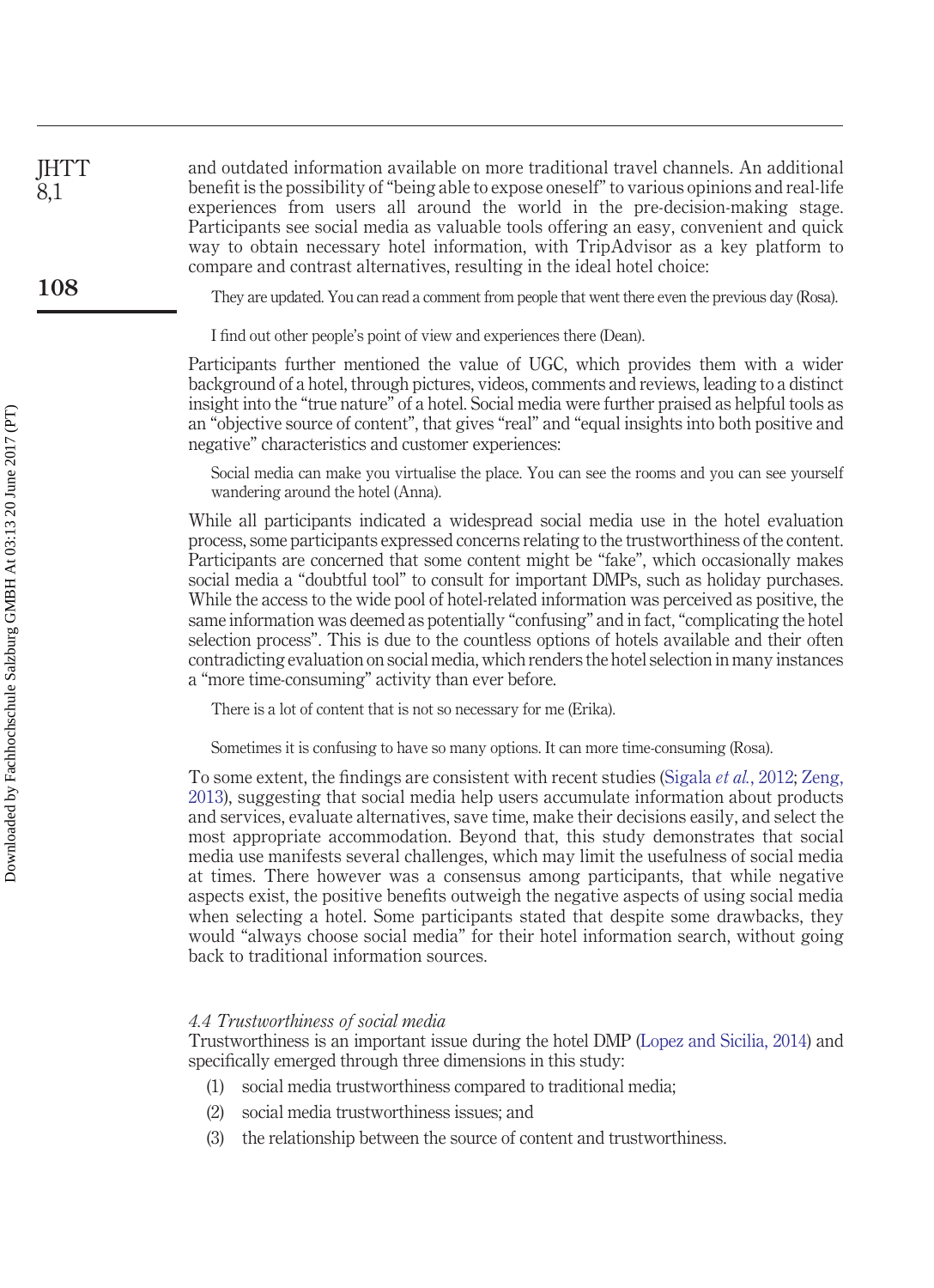The majority of the participants generally trust social media content when selecting hotels, considering them a "non-biased" and "honest" information source. Participants emphasised that they are more likely influenced by and trust content from social media than equal content from "traditional" and "official" information sources (e.g. websites, newspapers, magazines), which potentially are "less objective and biased", commercially driven or financially bestowed. Trustworthiness is an important factor in participants' hotel information search and in the conclusion leading to their final hotel decision. However, the fact that "anybody can post anything on social media" was a concern shared by many participants, questioning the trustworthiness of the content. Participants confirmed that this may create problems at times, when there is a suspicion that content might be fake, created by companies themselves to "improve reality", or created by competitors, who want to defame other businesses:

Social media is based on non-biased strangers, there is no agenda, is honest and open, so I definitely trust them (Mohamed).

Companies can manipulate the information available on websites. It is not so objective. I prefer to have a third party and listen to the experiences of them (Arianna).

Many comments can be fake or they are written from competitors in order to destroy the reputation of other hotels, so they are not trustworthy (George).

Beyond confirming that trust of travel-related social media content represents one of the most researched factors in the literature [\(Leung](#page-17-7) *et al.*, 2013), this study uncovers that there exist various "variations of trust levels" pertaining to the source of the content, which consumers review when looking for hotels.

The highest level of trust was established through social media when content was generated by known networks. Participants seem to mostly trust and be influenced by social media content shared by their own "personal circle", including the friends and family domain. They find it more helpful and credible, because it derives from users, who they know personally, further influencing their decision. The second most trustworthy content level is the one originating from "other users". UGC content by strangers gives a variety of opinions and offers content that is potentially trustworthy, while company's UGC on social media was perceived as the least reliable, possibly concealing negative sides:

I tend to trust my own friends more because I know them personally. After my friends I trust other users on social media and then the companies (Erika).

The contribution of the study is the distinction of the trustworthiness of social media content during the consumers' hotel DMP. This implies that trust is not generally generated through social media, but consumers specifically evaluate the source origin of the content seen on social media, and allow to be influenced in their hotel selection accordingly.

#### *4.5 Influence of social media on consumers' hotel DMP*

The final theme relates to the deeper nuances of social media use that influence the consumers' hotel DMP. Participants generally agreed that social media content plays an important role when deciding which hotel to pick. Thereby, this study suggests that participants distinguish three main "levels of content", which influence them in their decision-making, including positive content on social media, negative content on social media, and lack and inexistence of content.

On a "positive content level", participants noted that positive comments, reviews, high ratings and attractive pictures influence them positively on initiating and getting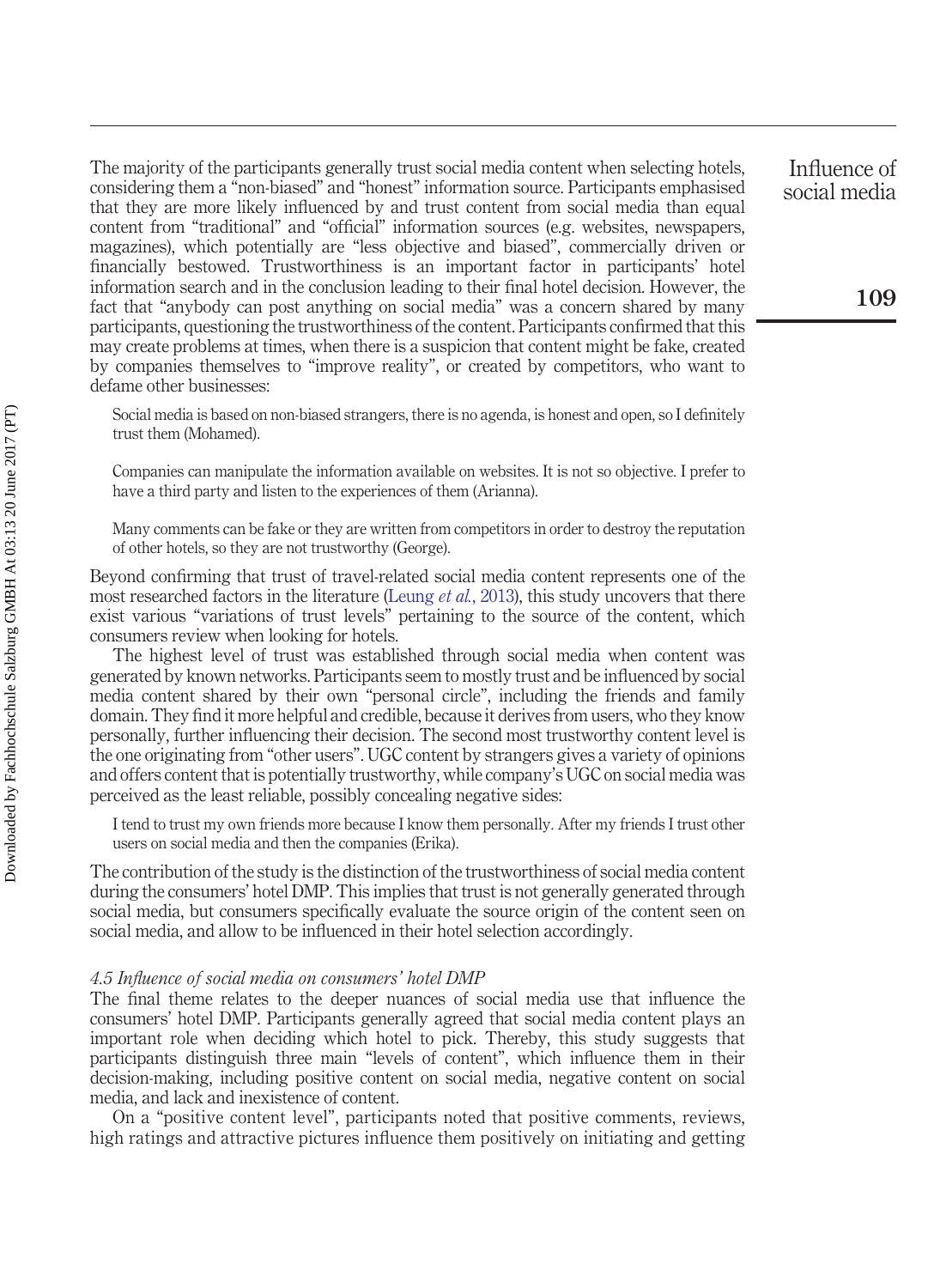them triggered to consider and select hotels in the final "evaluation stage". Several participants start a hotel search and positive content influences them to "shortlist" a hotel. For instance, a Facebook post by strangers or friends with positive comments about a hotel would influence participants favourably, inspiring them to find "more information" and possibly "paying a visit". Positive content is however not always an "absolute factor" leading to a hotel decision. Hotels with positive content are only considered if they are "convenient", for example, if they are in the destination they are planning to go and if the hotel is "affordable". This indicates that positive social media content seems to be supportive, but not decisive and able to change the mind of consumers, as hotel decisions appear to be contextually co-shaped by consumers' pre-defined location and price expectations.

Negative social media content does not necessarily exclude hotels, but makes prospective travellers rather "hesitant" in choosing a particular hotel. The majority of participants said that they personally believe that negative content has a more powerful effect on them than positive content. While a hotel with positive content might be considered an option, a hotel with negative content is much more likely to be "excluded" from the list of possible choices. Participants reported that negative content is critical to make a "concrete decision fairly easily", i.e., rejecting a hotel in favour of another hotel. In terms of the type of content, it appears that negative reviews and comments, low ratings and poor pictures, which portray a hotel's weaknesses, seem to affect participants most. A minority of participants reported to have cancelled a reservation after having come across negative content in the past, causing them to restart their information search and decision-making cycle. In particular, if "negative comments outnumber positive ones", a hotel would definitely not be booked. The following quotes underline how easily consumers are swayed to "reject" a hotel based on a negative content associated:

Some people post pictures where the hotel looks worse than the hotel website's pictures. When I see that, I change my mind (Moritz).

Once, I had booked a hotel and after reading the reviews I found out that it was really bad. So, I cancelled the hotel and then I booked another one (Mohamed).

Several participants explained that they would not automatically "disregard hotels with negative reviews". Instead, the way they are being influenced is rather dependent on "which kind of negative content" is presented. For instance, participants explained that negative comments about an instance that is not personally relevant or important, a hotel would still be considered for booking. In contrast, if the negative review is personally significant (e.g. cleanliness, customer service, Wi-Fi), participants would refrain from booking a hotel and mentally put it on the "do not book list".

Third, the findings indicate that a "lack or non-existence of content" on social media plays a critical role in shaping consumers' hotel selection process. Participants explained that if a hotel does not have a "respected amount of UGC", based on which a comprehensive evaluation can be made, they would not consider it. Instead, they prefer finding a hotel with more content that gives them the "confidence to verify" that the right decision is being made. In fact, if there is no "critical mass of reviews", participants argued that it would lead them to feel as though "something is wrong" or even "suspicious" with the hotel, in case it is not possible to find available pictures, comments or reviews of a hotel online.

By pointing to three distinct "content levels", the analysis points to underlying drivers that influence a hotel DMP. These insights suggest that the influence of social media on the hotel DMP cannot be simplified. It would be too simplistic to say that

**IHTT** 8,1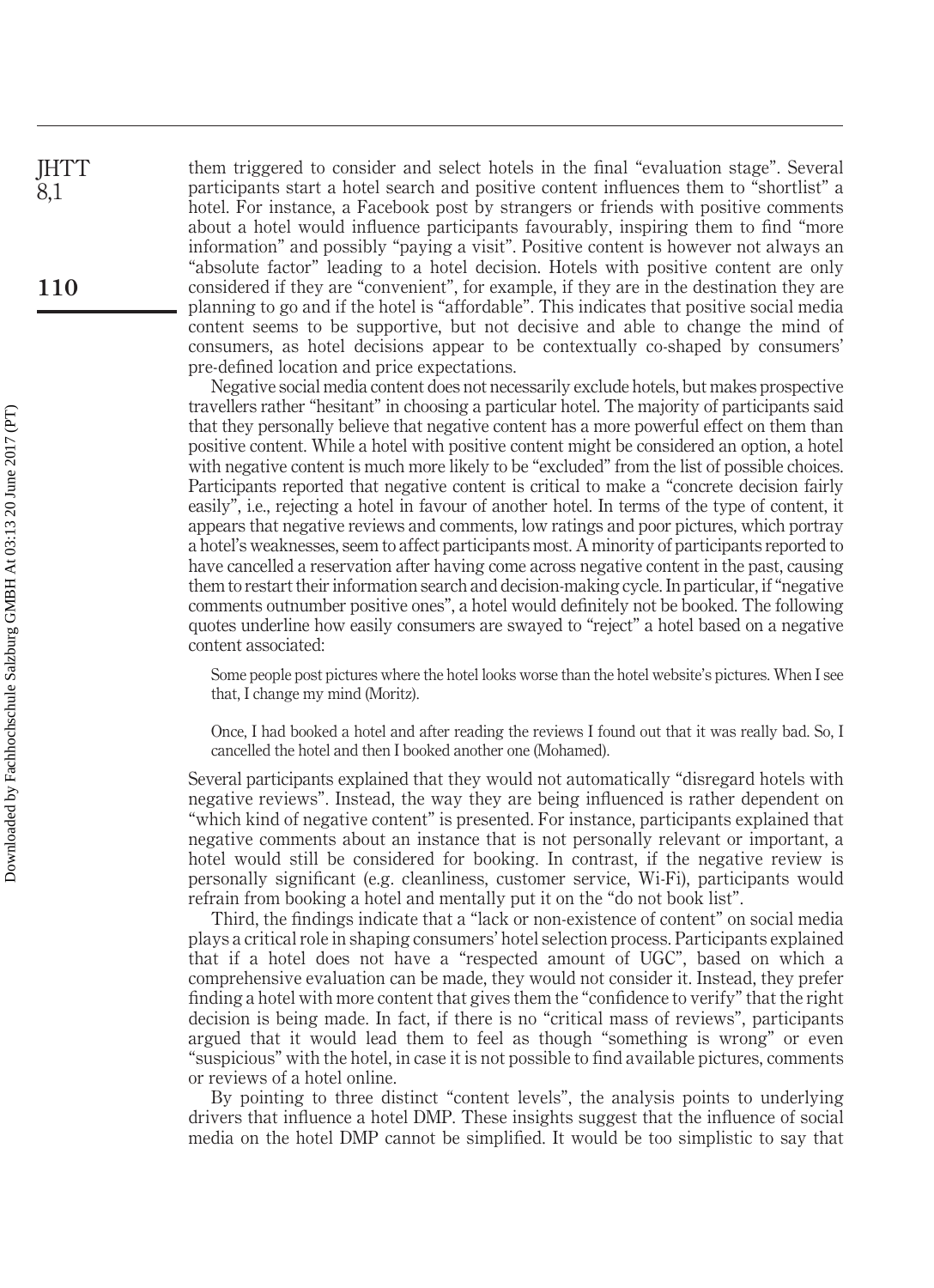positive content leads to selection, while negative content leads to the rejection of a hotel. Instead, the findings show the importance of recognising a contextual influence of social media on hotel selection, based on the source of content; the trustworthiness of content; and the level of content, i.e., positive, negative, inexistent content [\(Figure 1\)](#page-13-0).

### *4.6 The hotel consumer decision journey through social media*

The themes emerged through the qualitative in-depth interviews contributed to the development of an integrated "Hotel consumer decision journey through social media" model. Grounded in the CDJ framework, this study contributes to a better understanding of the "evaluation stage", in which hotel information search and selection through social media occurs. While the CDJ model captured generic dimensions from the considering to the staying and bonding stage, this study is one of the first to zoom-in on a specific stage and elaborate on the complex decision-making, social media usage, content evaluation and channel switching processes that occur within this stage.

[Figure 1](#page-13-0) expands the evaluation stage and sheds light on the consumer's personal framework of how one may be influenced by social media in the hotel selection. The model distinguishes underlying reasons for social media use, related to advantages and disadvantages, a switching process between Web 1.0 and 2.0 sources, trustworthiness levels relating to the source of content and the content type, and demonstrates the influence of diverse content levels on the final decision making. Based on this set of information, influencing hotel selection process, the evaluation stage is concluded with the consumer's final decision, deciding to proceed with a particular hotel choice towards the booking Stage (feedback loop – next stage), or to reject a particular hotel choice and re-initiate the information and evaluation stage (feedback loop – repetition of stage).

#### *4.7 Hotel decision-making scenarios*

By building upon this model and offering relevant implications for practice, three "hotel decision-making scenarios" are offered [\(Figure 2\)](#page-14-0), providing an insight into participant narratives, showcasing how the hotel decision-making might unfold with social media in place.

#### **5. Conclusions and implications**

Consumers use a range of social media to share travel-related experiences, engage with others, connect with people from different destinations, and purchase travel-related products and services online [\(Xiang and Gretzel, 2010;](#page-18-1) [Leung](#page-17-7) *et al.*, 2013; [Zeng and Gerritsen, 2014\)](#page-18-0). Potential tourists are influenced in their decision-making by social media, as content and opinions from other travellers can shape, guide and re-direct initial and final decisions [\(Fotis](#page-16-1) *et al.*[, 2012\)](#page-16-1). By drawing upon the CDJ framework, this study used an in-depth approach to holistically examine how social media influence the "evaluation stage" when making hotel-related decisions. In that it zooms-in and explains the complexity of the DMP in this stage, several theoretical and practical implications result from this study.

First, the study makes a theoretical contribution in that it bridges consumer behaviour, tourism and social media literature in the hotel context and contributes to a more refined understanding of the hotel CDJ through social media. Second, this study revealed a framework of levels that make up the "evaluation stage" of the hotel selection. While the impact of social media on information search and decision-making has been widely discussed [\(Leung](#page-17-7) *et al.*, 2013), this study maps out refined layers that influence consumers in their hotel evaluation. With its detailed layers, the model shows that contemporary decision-making is not static and does not happen in isolation, but is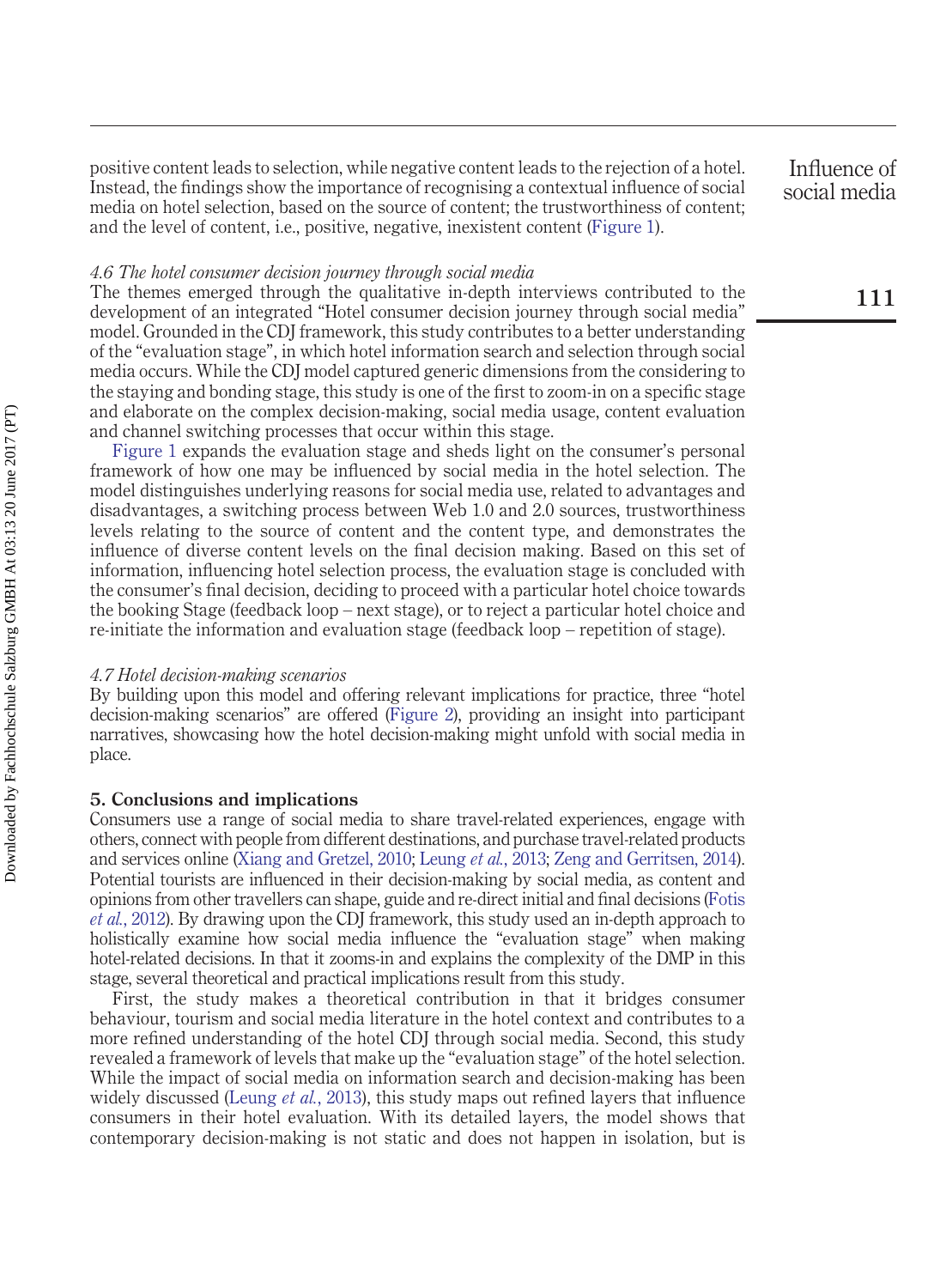

<span id="page-13-0"></span>The hotel CDJ through social media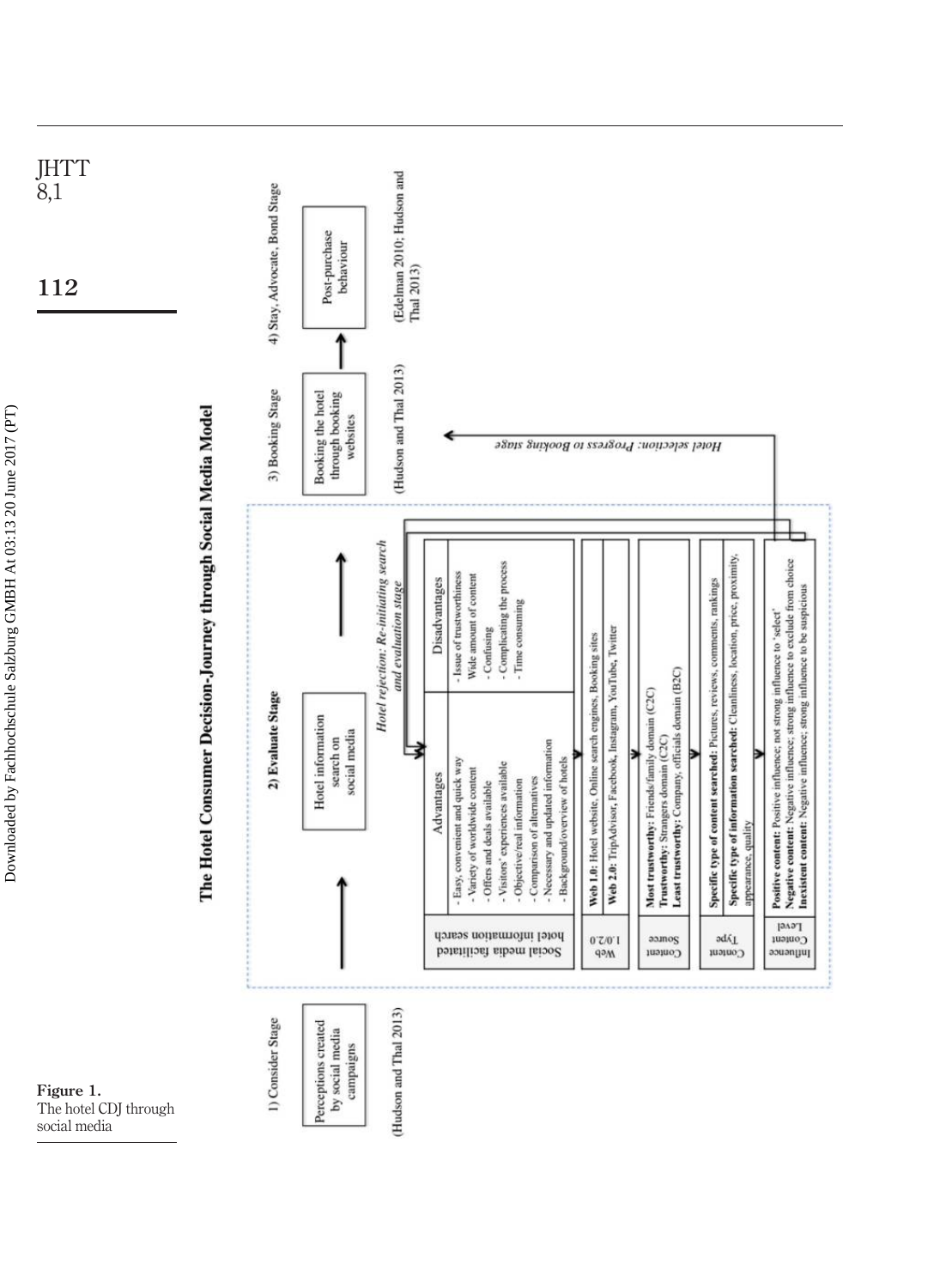<span id="page-14-0"></span>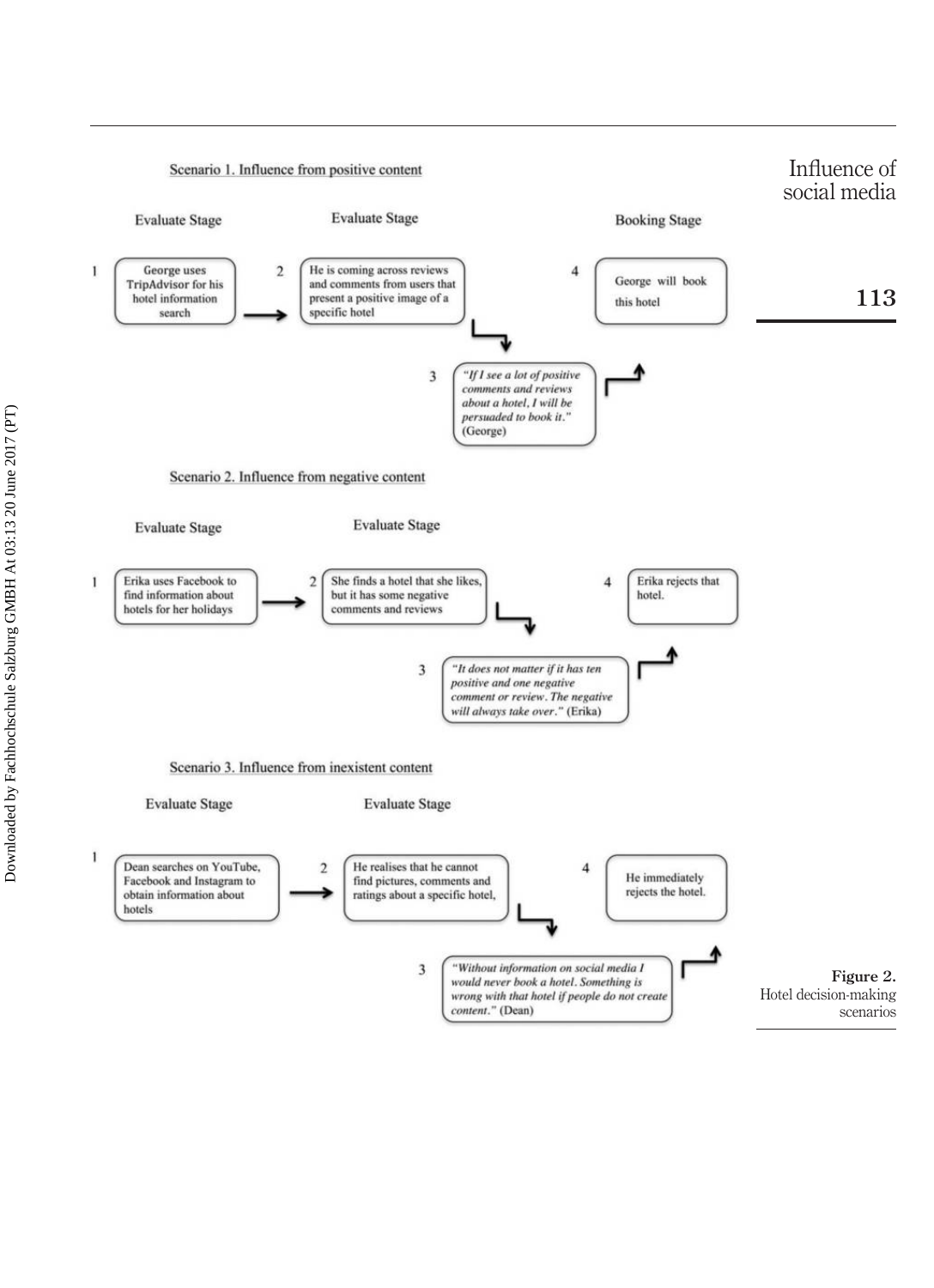influenced by positive and negative aspects of social media and the trustworthiness that is associated with specific channels and their embedded content. Social media were found to generally have a strong influence on consumers, while the intensity of influence differs between positive, negative and inexistent content. This knowledge could provide the basis for developing quantitative measurement instruments of social media, which are largely absent today [\(Leung](#page-17-7) *et al.*, 2013) to test specific channels, content levels and trust levels. Third, this paper contributes by revealing the influence of social media on a number of levels, which were graphically exemplified in a set of real-life scenarios, which shall demonstrate how social media may influence the decision-making of consumers on a practical level.

For the travel and hospitality industry, a number of implications emerge from this study for the awareness, understanding and management of the role and influence of social media on the hotel CDJ. First, this study has shown that a wide variety of social media with associated content sources and levels add to the wider influence of how consumers engage in hotel-related information search and decision. The findings help hotel professionals to understand consumers' different levels (e.g. type of content, content source, content level) on which social media might inform the hotel DMP. The theoretical model and real-life scenarios shall help practitioners to better understand that social media are not one "homogeneous bundle of online channels" and that there is not one "linear process" that explains online-supported decision-making behaviour. Instead, it is critical to acknowledge fine nuances and complexities, the iterativeness of the process and the contextual and content levels that shape how subtly consumers are influenced by social media, causing them to search, switch, confirm and refuse information, and iteratively change their minds, until a final decision through selecting or rejecting a specific hotel is made. What can be learnt from this work is that hotels should be aware of the importance of the content represented on social media, integrating this knowledge in their "digital strategies" and facilitating UCG, preferably in real-time on-site, that can positively inspire, stimulate, guide and influence prospective consumers towards the selection of a hotel. Hotels should make it a priority to foster real-time posting by providing the technological infrastructure (free Wi-Fi access) and post-trip posts and reviews by their guests (e.g. via Facebook, Instagram), while minimising negative content, and ensuring there is no "absence of content" by developing engagement and reward strategies for leaving reviews, liking a hotel's social media page and adding a comment about the stay.

#### **6. Limitations and future research**

As with any empirical research, several limitations are acknowledged. The study's scope to generate qualitative in-depth insights into the "evaluation stage" of the wider hotel CDJ asked for a compromise on a random sample and in turn the transferability of the findings beyond hotel and tourism consumer decision-making contexts. In offering an expanded hotel CDJ model, this work hopes to stimulate further research that expands on various content levels and examines tourism-related CDJ processes as decision-making increasingly unfolds on-site. Decision-making is no longer exclusive to the pre-trip stage, but transcends the on-site travel stage, where consumers make dynamic decisions with the help of social and mobile platforms, and content often defined through destination and place specific hashtags, on the go. In considering the social media domain as a fast evolving one, research could focus on video and live-streaming networking sites (e.g. Instagram Boomerang, Periscope, Vine) to understand their influence and effect on hotel- and travel-related decision-making. By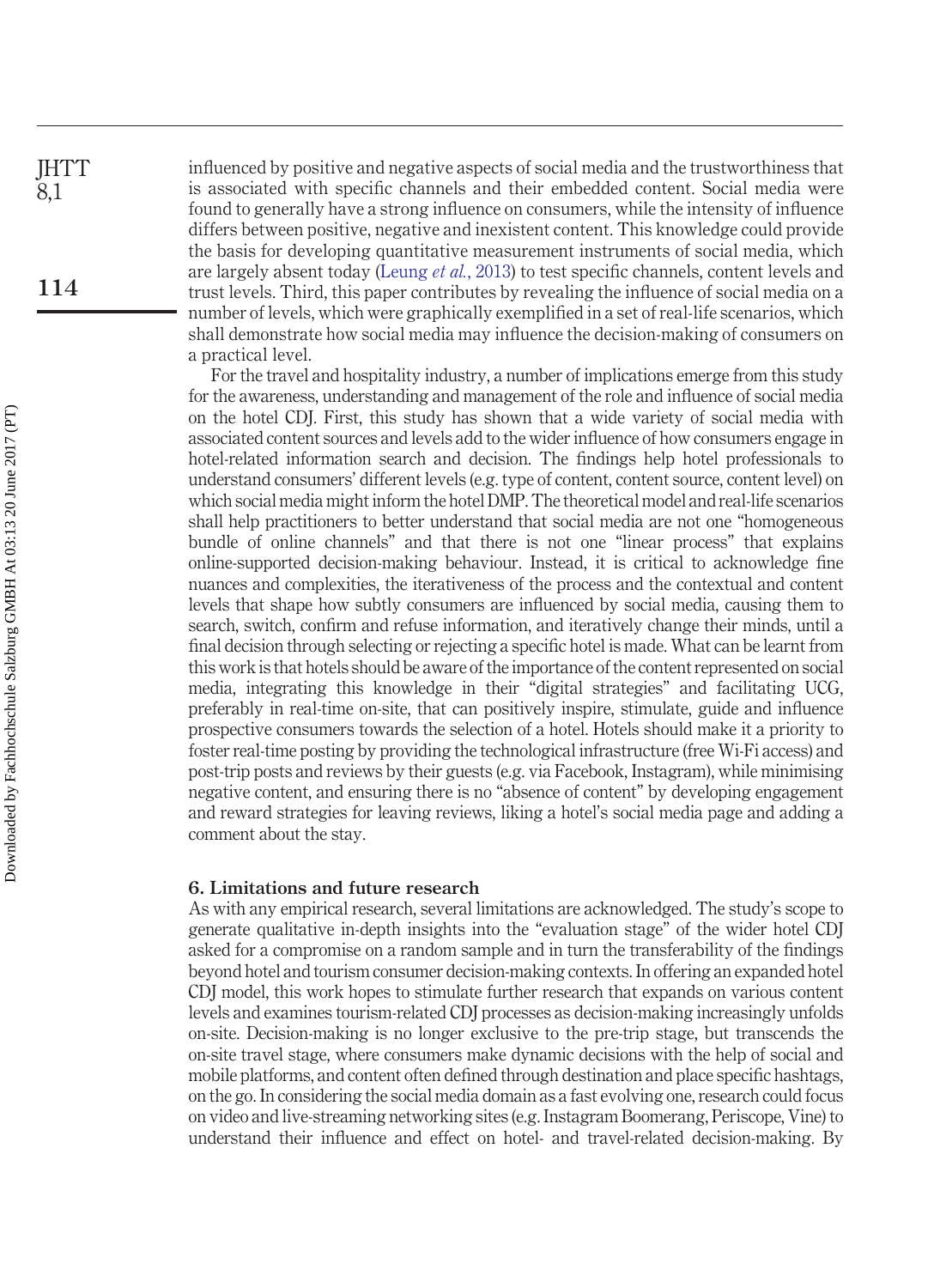building on this study as a fundament, quantitative follow-up work is encouraged to test the influence of specific social media channels, and their respective content levels on the overall CDJ process.

Influence of social media

#### **References**

- <span id="page-16-14"></span>Almana, A.M. and Mirza, A. (2013), "The impact of electronic word of mouth on consumers' purchasing decisions", *[International Journal of Computer Applications](http://www.emeraldinsight.com/action/showLinks?crossref=10.5120%2F14145-2286)*, Vol. 82 No. 9, pp. 23-31.
- <span id="page-16-6"></span>Ayeh, J., Leung, D., Au, N. and Law, R. (2012), "Perceptions and strategies of hospitality and tourism practitioners on social media: an exploratory study", *[Information and Communication](http://www.emeraldinsight.com/action/showLinks?crossref=10.1007%2F978-3-7091-1142-0_1) [Technologies in Tourism](http://www.emeraldinsight.com/action/showLinks?crossref=10.1007%2F978-3-7091-1142-0_1)*, Springer, Vienna, pp. 1-12.
- <span id="page-16-0"></span>Baruca, P.Z. and Civre, Z. (2012), "How do guests choose a hotel?", *Academica Turistica*, Vol. 5 No. 1, pp. 75-84.
- <span id="page-16-2"></span>Browning, V.S.K. and Sparks, B.A. (2013), "The influence of online reviews on consumers' attributions of service quality and control for service standards in hotels", *[Journal of Travel and Tourism](http://www.emeraldinsight.com/action/showLinks?crossref=10.1080%2F10548408.2013.750971&isi=000315583900003) [Marketing](http://www.emeraldinsight.com/action/showLinks?crossref=10.1080%2F10548408.2013.750971&isi=000315583900003)*, Vol. 30 Nos 1/2, pp. 23-40.
- <span id="page-16-3"></span>Buhalis, D. and Law, R. (2008), "Twenty years on and 10 years after the Internet: the state of eTourism research", *[Tourism Management](http://www.emeraldinsight.com/action/showLinks?crossref=10.1016%2Fj.tourman.2008.01.005&isi=000255585500001)*, Vol. 29 No. 4, pp. 609-623.
- <span id="page-16-7"></span>Cardon, P.W., Marshall, B., Jeongil, C., El-Shinnaway, M.M., North, M. and Svensson, L. (2009), "Online and offline social ties of social network websites users: an exploratory study in eleven societies", *[Journal of Computer Information Systems](http://www.emeraldinsight.com/action/showLinks?isi=000271789700006)*, Vol. 50 No. 1, pp. 54-64.
- <span id="page-16-10"></span>Chung, N. and Koo, C. (2015), "The use of social media in travel information search", *[Telematics and](http://www.emeraldinsight.com/action/showLinks?crossref=10.1016%2Fj.tele.2014.08.005) [Informatics](http://www.emeraldinsight.com/action/showLinks?crossref=10.1016%2Fj.tele.2014.08.005)*, Vol. 32 No. 1, pp. 215-229.
- <span id="page-16-9"></span>Constantinides, E. and Fountain, S.J. (2008), "Web 2.0: conceptual foundations and marketing issues", *[Journal of Direct, Data and Digital Marketing Practice](http://www.emeraldinsight.com/action/showLinks?crossref=10.1057%2Fpalgrave.dddmp.4350098)*, Vol. 9 No. 3, pp. 231-244.
- <span id="page-16-12"></span>Court, D., Elzinga, D., Mulder, S. and Vetvik, O.J. (2009), "The consumer decision journey", available at: [www.mckinsey.com/insights/marketing\\_sales/the\\_consumer\\_decision\\_journey](http://www.mckinsey.com/insights/marketing_sales/the_consumer_decision_journey) (accessed 21 September 2015).
- <span id="page-16-5"></span>Cox, C., Burgess, S., Sellitto, C. and Buultjens, J. (2009), "The role of user-generated content in tourists' travel planning behavior", *[Journal of Hospitality Marketing and Management](http://www.emeraldinsight.com/action/showLinks?crossref=10.1080%2F19368620903235753)*, Vol. 18 No. 8, pp. 743-764.
- <span id="page-16-8"></span>De Valck, K., Van Bruggen, G. and Wierenga, B. (2009), "Virtual communities: a marketing perspective", *[Decision Support Systems](http://www.emeraldinsight.com/action/showLinks?crossref=10.1016%2Fj.dss.2009.02.008&isi=000267627900003)*, Vol. 47 No. 3, pp. 185-203.
- <span id="page-16-11"></span>Del Chiappa, G. (2011), "Trustworthiness of Travel 2.0 applications and their influence on tourist behaviour: an empirical investigation in Italy", *[Information and Communication Technologies in](http://www.emeraldinsight.com/action/showLinks?crossref=10.1007%2F978-3-7091-0503-0_27) [Tourism](http://www.emeraldinsight.com/action/showLinks?crossref=10.1007%2F978-3-7091-0503-0_27)*, Springer, Vienna, pp. 331-342.
- <span id="page-16-1"></span>Fotis, J., Buhalis, D. and Rossides, N. (2012), "Social media use and impact during the holiday travel planning process", in Fuchs, M., Ricci, F. and Cantoni, L. (Eds), *[Information and Communication](http://www.emeraldinsight.com/action/showLinks?crossref=10.1007%2F978-3-7091-1142-0_2) [Technologies in Tourism](http://www.emeraldinsight.com/action/showLinks?crossref=10.1007%2F978-3-7091-1142-0_2)*, Springer, Vienna, pp. 13-24.
- <span id="page-16-4"></span>Gohil, N. (2015), "Role and impact of social media in tourism: a case study on the initiatives of Madhya Pradesh State Tourism", *International Journal of Research in Economics and Social Sciences*, Vol. 5 No. 4, pp. 8-15.
- <span id="page-16-13"></span>Gretzel, U. and Yoo, K.H. (2008), "Use and impact of online travel reviews", in [O'Connor, P., Höpken, W.](http://www.emeraldinsight.com/action/showLinks?crossref=10.1007%2F978-3-211-77280-5_4) and Gretzel, U. (Eds), *[Information and Communication Technologies in Tourism](http://www.emeraldinsight.com/action/showLinks?crossref=10.1007%2F978-3-211-77280-5_4)*, Springer, Vienna, pp. 35-46.
- <span id="page-16-15"></span>Gretzel, U., Fesenmaier, D.R. and O'Leary, J.T. (2006), "The transformation of consumer behaviour", in Buhalis, D. and Costa, C. (Eds), *[Tourism Business Frontiers: Consumers, Products and Industry](http://www.emeraldinsight.com/action/showLinks?crossref=10.1016%2FB978-0-7506-6377-9.50009-2)*, Elsevier, Burlington, pp. 9-18.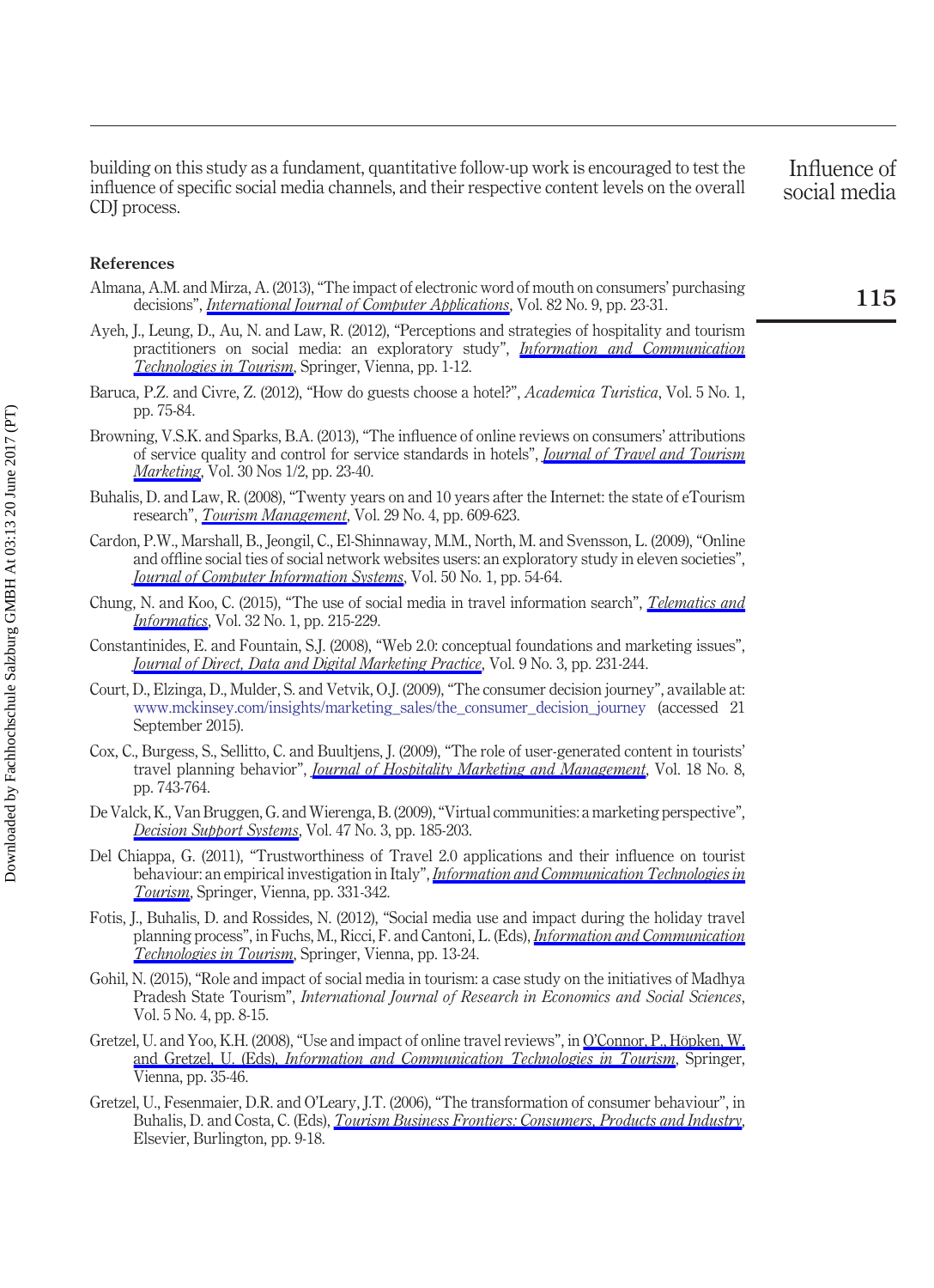<span id="page-17-19"></span><span id="page-17-16"></span><span id="page-17-14"></span><span id="page-17-0"></span>

| <b>JHTT</b><br>8,1 | Gretzel, U., Yoo, K. and Purifoy, M. (2007), "Online travel review study: role and impact of online<br>reviews", Laboratory for Intelligent Systems in Tourism, TX A & M University.                                                      |
|--------------------|-------------------------------------------------------------------------------------------------------------------------------------------------------------------------------------------------------------------------------------------|
|                    | Harrigan, P., Evers, U., Miles, M. and Daly, T. (2017), "Customer engagement with tourism social media<br>brands", <i>Tourism Management</i> , Vol. 59, April, 2017, pp. 597-609.                                                         |
| 116                | Haywood, K.M. (1989), "Managing word of mouth communications", <i>The Journal of Services Marketing</i> ,<br>Vol. 3 No. 2, pp. 55-67.                                                                                                     |
|                    | Hu, F. and Wei, G. (2013), "The impact of the knowledge sharing in social media on consumer<br>behaviour", The Thirteen International Conference on Electronic Business, Vol. 1 No. 1,<br>pp. 71-102.                                     |
|                    | Hudson, S. and Thal, K. (2013), "The impact of social media on the consumer decision process:<br>implications for tourism marketing", <i>Journal of Travel &amp; Tourism Marketing</i> , Vol. 30 Nos 1/2,<br>pp. 156-160.                 |
|                    | Kaplan, A.M. and Haenlein, M. (2010), "Users of the world, unite! The challenges and opportunities of<br>social media", <i>Business Horizons</i> , Vol. 53 No. 1, pp. 59-68.                                                              |
|                    | Kim, W.G., Jeong, O.R. and Lee, S.W. (2010), "On social Web sites", <i>Information Systems</i> , Vol. 35 No. 2,<br>pp. 215-236.                                                                                                           |
|                    | Kwon, J.M., Bae, J. and Phelan, K. (2011), <i>Online Consumer Herding Behaviors in the Hotel Industry</i> ,<br>OAIster, EBSCOhost.                                                                                                        |
|                    | Lennon, R., Rentfro, R. and Curran, J. (2012), "Exploring relationships between demographic variables<br>and social networking use", <i>Journal of Management and Marketing Research</i> , Vol. 2 No. 1,<br>pp. 1-16.                     |
|                    | Leung, D., Law, R., van Hoof, H. and Buhalis, D. (2013), "Social media in tourism and hospitality: a<br>literature review", <i>Journal of Travel &amp; Tourism Marketing</i> , Vol. 30 Nos 1/2, pp. 3-22.                                 |
|                    | Litvin, S., Goldsmith, R. and Pan, B. (2008), "Electronic word-of-mouth in hospitality and tourism<br>management", <i>Tourism Management</i> , Vol. 29 No. 1, pp. 458-468.                                                                |
|                    | Lopez, M. and Sicilia, M. (2014), "eWOM as source of influence: the impact of participation in eWOM and<br>perceived source trustworthiness on decision making", <i>Journal of Interactive Advertising</i> , Vol. 14<br>No. 2, pp. 86-97. |
|                    | McCarthy, L., Stock, D. and Verma, R. (2010), "How travellers use online and social media channels to<br>make hotel-choice decisions", <i>Cornell Hospitality Report</i> , Vol. 10 No. 18, pp. 6-18.                                      |
|                    | Miles, M.B. and Huberman, A.M. (1994), Qualitative Data Analysis: An Expanded Sourcebook, 2nd ed.,<br>SAGE Publications, London.                                                                                                          |
|                    | Munar, A.M. and Jacobsen, J.K.S. (2014), "Motivations for sharing tourism experiences through social<br>media", <i>Tourism Management</i> , Vol. 43, pp. 46-54.                                                                           |

<span id="page-17-17"></span><span id="page-17-13"></span><span id="page-17-9"></span><span id="page-17-7"></span><span id="page-17-5"></span><span id="page-17-3"></span>Downloaded by Fachhochschule Salzburg GMBH At 03:13 20 June 2017 (PT) Downloaded by Fachhochschule Salzburg GMBH At 03:13 20 June 2017 (PT)

- <span id="page-17-18"></span><span id="page-17-12"></span><span id="page-17-11"></span><span id="page-17-10"></span><span id="page-17-8"></span><span id="page-17-1"></span>Murphy, H.K. and Chen, M. (2014), "The multiple effects of review attributes on hotel choice decisions: a conjoint analysis study", available at: [http://agrilife.org/ertr/files/2014/02/enter2014\\_RN\\_17.](http://agrilife.org/ertr/files/2014/02/enter2014_RN_17.pdf) [pdf](http://agrilife.org/ertr/files/2014/02/enter2014_RN_17.pdf) (accessed 24 March 2016).
- <span id="page-17-2"></span>Neuhofer, B., Buhalis, D. and Ladkin, A. (2012), "Conceptualising technology enhanced destination experiences", *[Journal of Destination Marketing & Management](http://www.emeraldinsight.com/action/showLinks?crossref=10.1016%2Fj.jdmm.2012.08.001&isi=000209271700006)*, Vol. 1 No. 1, pp. 36-46.
- <span id="page-17-6"></span>Sigala, M. (2012), "The impact of geocollaborative portals on group decision making for trip planning", *[European Journal of Information Systems](http://www.emeraldinsight.com/action/showLinks?crossref=10.1057%2Fejis.2012.22&isi=000307610100006)*, Vol. 21 No. 4, pp. 404-426.
- <span id="page-17-4"></span>Sigala, M., Gretzel, U. and Christou, E. (2012), *Social Media in Travel, Tourism and Hospitality: Theory, Practice and Cases*, Ashgate Publishing, Farnham, Surrey, Burlington, VT.
- <span id="page-17-15"></span>Singh, D. and Torres, E. (2015), "Hotel online reviews and their impact on booking transaction value", *XVI Annual Conference Proceedings*, *New Delhi*, pp. 992-999.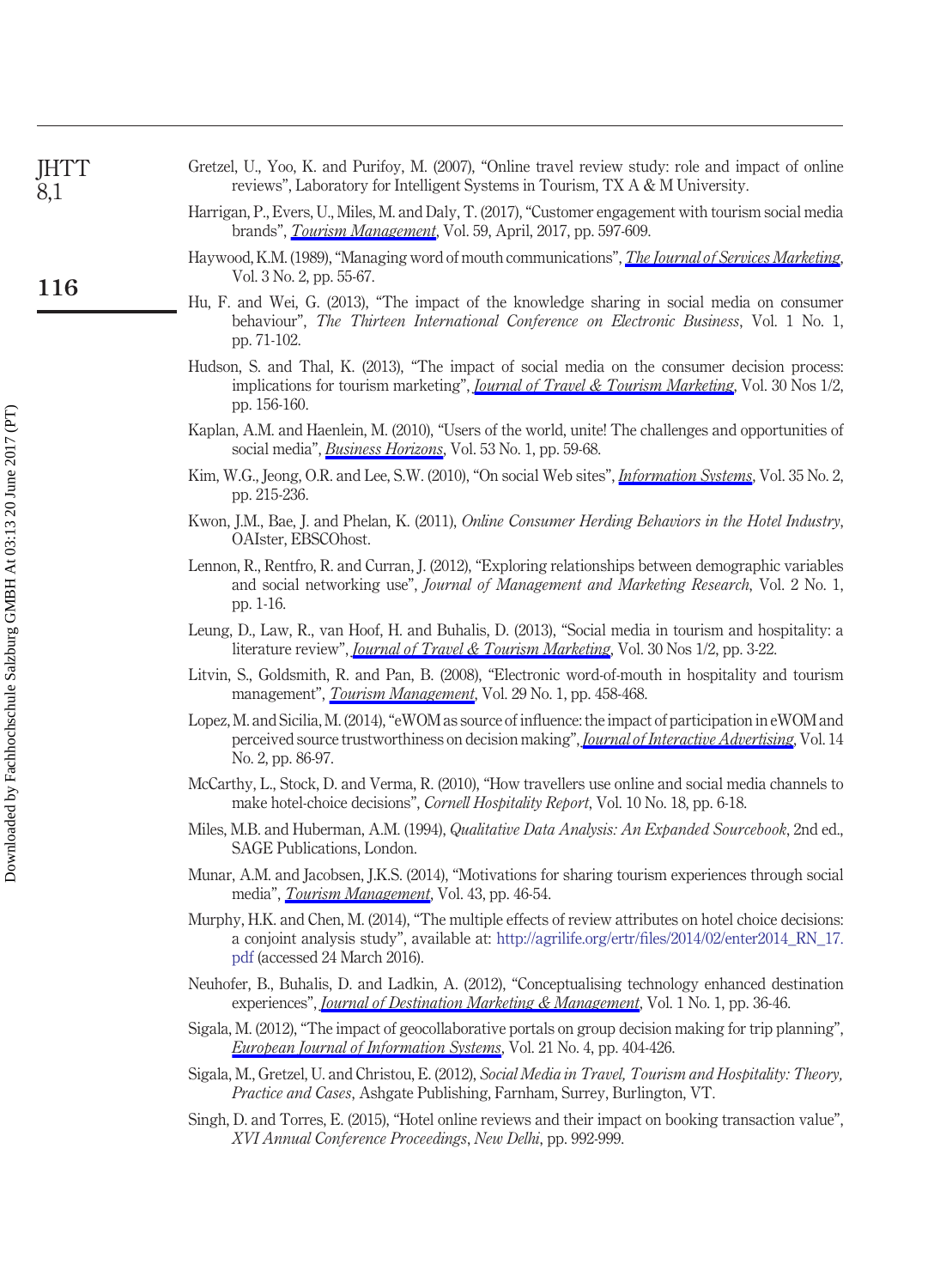- <span id="page-18-4"></span>Verma, R., Stock, D. and McCarthy, L. (2012), "Customer preferences for online, social media, and mobile innovations in the hospitality industry", *[Cornell Hospitality Quarterly](http://www.emeraldinsight.com/action/showLinks?crossref=10.1177%2F1938965512445161&isi=000306484100004)*, Vol. 53 No. 3, pp. 183-186.
- <span id="page-18-5"></span>Vermeulen, I.E. and Seegers, D. (2009), "Tried and tested: the impact of online hotel reviews on consumer consideration", *[Tourism Management](http://www.emeraldinsight.com/action/showLinks?crossref=10.1016%2Fj.tourman.2008.04.008&isi=000262054100015)*, Vol. 30, pp. 123-127.
- <span id="page-18-1"></span>Xiang, Z. and Gretzel, U. (2010), "Role of social media in online travel information search", *[Tourism](http://www.emeraldinsight.com/action/showLinks?crossref=10.1016%2Fj.tourman.2009.02.016&isi=000272921000003) [Management](http://www.emeraldinsight.com/action/showLinks?crossref=10.1016%2Fj.tourman.2009.02.016&isi=000272921000003)*, Vol. 31 No. 2, pp. 179-188.
- <span id="page-18-3"></span>Yazdanifard, R. and Yee, L.T. (2014), "Impact of social networking sites on hospitality and tourism industries", *Global Journal of Human-Social Science: E Economics*, Vol. 14 No. 8, pp. 1-5.
- <span id="page-18-2"></span>Zeng, B. (2013), "Social media in tourism", *Journal of Tourism and Hospitality*, Vol. 2 No. 1, pp. 1-2.
- <span id="page-18-0"></span>Zeng, B. and Gerritsen, R. (2014), "What do we know about social media in tourism? A review",*[Tourism](http://www.emeraldinsight.com/action/showLinks?crossref=10.1016%2Fj.tmp.2014.01.001) [Management Perspectives](http://www.emeraldinsight.com/action/showLinks?crossref=10.1016%2Fj.tmp.2014.01.001)*, Vol. 10 No. 1, pp. 27-36.

#### **Appendix. Interview guideline**

- (1) What is perceived as social media?
	- What types of social media do you use in your daily life?
	- How many hours per day do you spend on social media?

<span id="page-18-6"></span>\_\_\_\_\_\_\_\_\_\_\_\_\_\_\_\_\_\_\_\_\_\_\_\_\_\_\_\_\_\_\_\_\_\_\_\_\_\_\_\_\_\_\_\_\_\_\_\_\_\_\_\_\_

- When you hear the term social media, which are the first 3 words that come to your mind?
- Could you give me a definition of social media?
- (2) Consideration and information search for accommodation choice:
	- Before start searching information for your accommodation what information do you already have in your mind?
	- Before booking a hotel what actions do you do? Where are you searching for information?
	- Has your way of searching information and booking a hotel changed during the recent years and the arrival of social media?
- (3) Social media types and reasons for use:
	- What types of social media do you mostly use in order to find information about your accommodation?
	- What type of information/content are you searching for your accommodation in social media?
	- For which reasons do you use each of the above mentioned social media?
	- Which social media content are you looking for and help you most in searching for accommodation? Companies, other users (not known) or your own friends on social media?
- (4) Ways of influence:
	- Why do you use social media for information search about your accommodation?
	- Before your decision to book a hotel how do opinions, reviews, photos, videos or other information (UGC) you can find in social media websites influence you?
	- Have social media posts ever inspired you to search information about a hotel?
	- Have you ever made any changes in your original holiday plans because of information found in social media websites?
	- Would you choose a hotel without a wide amount of content shared by other users on social media?
	- Would you choose a hotel with negative comments and reviews?
	- In your opinion, which do you think that are the advantages of searching for a hotel through social media?

Influence of social media